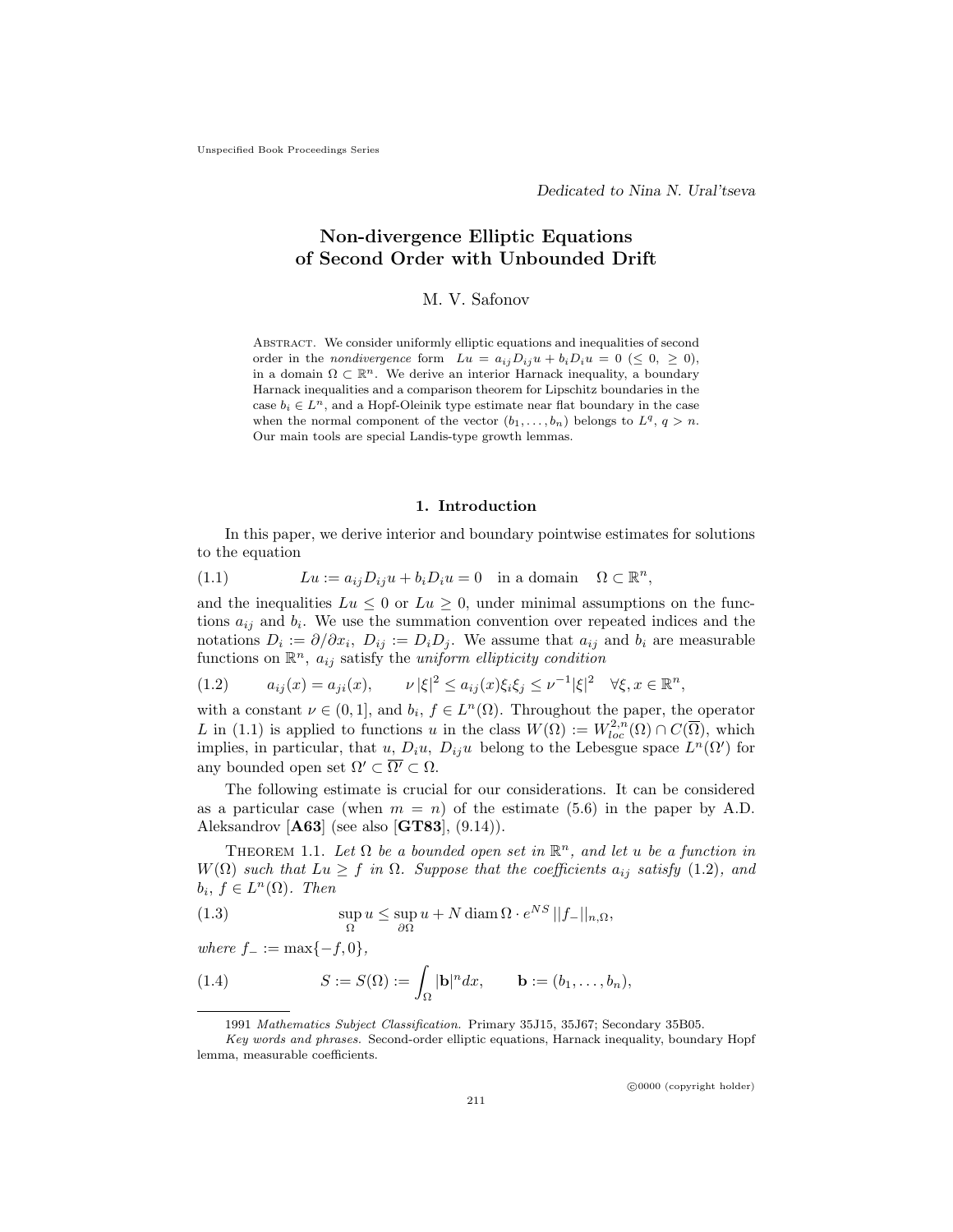212 M. V. SAFONOV

$$
||g||_{n,\Omega} := \left(\int_{\Omega} |g|^n dx\right)^{1/n} - \text{the norm of } g \quad \text{in } L^n(\Omega),
$$

and N is a positive constant depending only on n and  $\nu$ .

COROLLARY 1.2. Let  $\Omega$  be a bounded open set in  $\mathbb{R}^n$ , and let u be a function in  $W(\Omega)$  such that  $Lu \geq 0$  in  $\Omega$ . Then the maximum of u on  $\overline{\Omega}$  is attained on  $\partial\Omega$ .

REMARK 1.3. Note that the equality  $Lu = f$  in (1.1) and the inequality  $Lu \ge f$ in Theorem 1.1 hold true almost everywhere in  $\Omega$  with respect to the Lebesgue measure on  $\mathbb{R}^n$ . It is easy to see that the function  $u(x) := 1 - |x|^2$  satisfies

$$
\Delta u + b_i D_i u = 0 \quad \text{in} \quad B_1 := \{ x \in \mathbb{R}^n : |x| < 1 \},
$$

where  $b_i(x) := -nx_i \cdot |x|^{-2} \in L^{n-\varepsilon}(B_1)$  for arbitrary small  $\varepsilon > 0$ , and the maximum of u on  $\overline{B_1}$  is not attained on  $\partial B_1$ . Therefore, the assumption  $b_i \in L^n$  is essential for the whole theory, which is based on the maximum principle.

REMARK 1.4. Note that the quantity  $S(\Omega)$  in (1.4) is scaling invariant in the following sense. If  $u = u(x)$  satisfies the equation  $Lu = 0$  in  $\Omega$ , then for any constant  $k > 0$ , the function  $\tilde{u}(y) := u(ky)$  satisfies  $D_i \tilde{u} = kD_i u$ ,  $D_{ij} \tilde{u} = k^2 D_{ij} u$ , hence

$$
\tilde{L} \tilde{u} := \tilde{a}_{ij} D_{ij} \tilde{u} + \tilde{b}_i D_i \tilde{u} = 0 \quad \text{in} \quad \tilde{\Omega} := \{ y \in \mathbb{R}^n : \, ky \in \Omega \},
$$

where  $\tilde{a}_{ij}(y) := a_{ij}(ky), \, \tilde{b}_i(y) := k b_i(ky)$ . Therefore,  $|\tilde{\mathbf{b}}| := (\sum \tilde{b}_i^2)^{1/2}$  satisfies

$$
\tilde{S}(\tilde{\Omega}) := \int_{\tilde{\Omega}} |\tilde{\mathbf{b}}(y)|^n dy = \int_{\tilde{\Omega}} |\mathbf{b}(ky)|^n k^n dy = \int_{\Omega} |\mathbf{b}(x)|^n dx =: S(\Omega).
$$

Obviously, this argument also works for inequalities  $Lu < 0$  or  $Lu > 0$  in  $\Omega$ .

In the next section, we will use the scaling invariance of  $S(\Omega)$ , together with the maximum principle, in order to prove some special growth lemmas (Lemmas 2.1 and 2.5) and a *doubling property* of solutions (Lemma 2.2) in the case  $|\mathbf{b}| \in L^n$ , i.e.  $S(\Omega) < \infty$ . The growth lemmas were first introduced by E.M. Landis [La67, La71]. Among other applications of these lemmas, Landis gave alternative proofs of results by De Giorgi and Moser on Hölder regularity and Harnack inequalities for solutions to second order elliptic equations in the *divergence* form. These results were extended to the equations in the *non-divergence* form with  $|\mathbf{b}| \in L^{\infty}$  in our joint work with N.V. Krylov [KS80, S80] (see also the book [K85]). For this purpose, we also used some variants of growth lemmas. Now this technique became standard, see the paper by H. Aimar, L. Forzani, and R. Toledano [AFT01], in which they treat Hölder and Harnack properties from an abstract point of view.

In Section 3, we use the growth lemmas and the doubling property of solutions in order to derive the interior and boundary Harnack inequalities and the Hölder estimates for solutions of equations (1.1) with  $|\mathbf{b}| \in L^n$ . Note that the Hölder regularity in the case  $|\mathbf{b}| \in L^n$  was proved earlier by O.A. Ladyzhenskaya and N.N. Ural'tseva [LU85]. However, the Hölder constants in that paper depend on the modulus of continuity of  $|\mathbf{b}|$  in  $L^n$ , or more precisely, on the constant  $\rho > 0$  for which the norms of |b| in  $L^n(\Omega \cap B_\rho(x))$  are small enough for all  $x \in \Omega$ . In our estimates, all the constants depend on **b** only through the quantity  $S(\Omega)$  in (1.4).

Finally, in Section 4, we prove a Hopf-Oleinik type estimate near flat boundary  ${x_n = 0}$  for positive solutions of the equation  $a_{ij}D_{ij}u + b_iD_iu = 0$  with  $|{\bf b}| \in$  $L^n$ ,  $b_n \in L^q$ ,  $q > n$ . A close result is contained in the paper by O.A. Ladyzhenskaya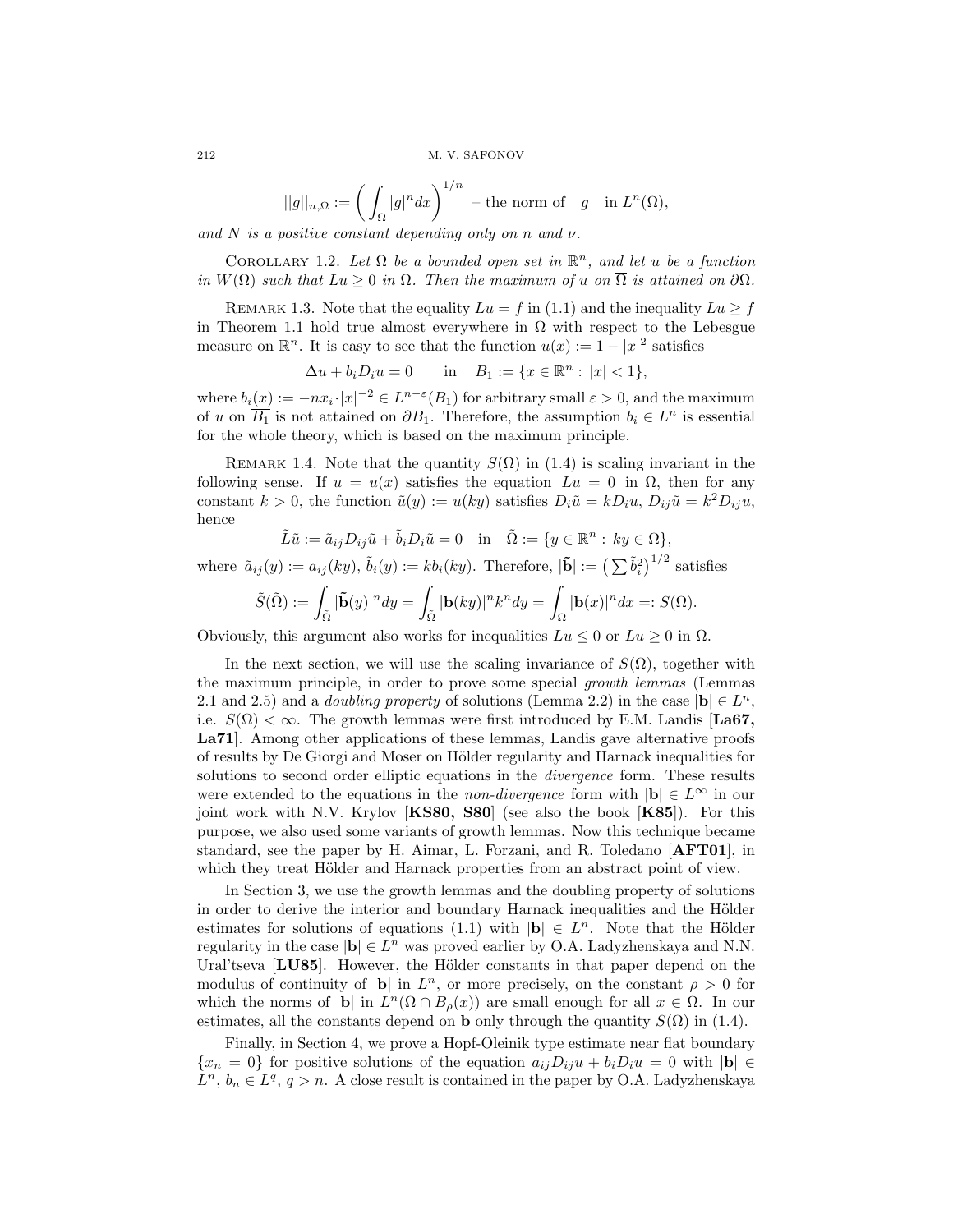and N.N. Ural'tseva [LU88], Lemma 4.4, under a bit stronger assumption  $|{\bf b}| \in$  $L^q$ ,  $q > n$ . See also a recent work by A.I. Nazarov and N.N. Ural'tseva [NU09] for further results concerning eliptic and parabolic, divergence and nondivergence, equations with unbounded lower-order coefficients.

Notations.  $x = (x_1, \ldots, x_{n-1}, x_n) = (x', x_n)$  are vectors or points in  $\mathbb{R}^n$ ,  $(x, y) := x_i y_i$  – the scalar product of  $x, y \in \mathbb{R}^n$  (the summation convention is implied), and  $|x| := (x, x)^{1/2}$  – the length of  $x \in \mathbb{R}^n$ . The standard orthonormal basis in  $\mathbb{R}^n$  consists of *n* vectors  $\{\mathbf{e}_1, \ldots, \mathbf{e}_n\}$ , so that  $x = x_i \mathbf{e}_i$  for all  $x \in \mathbb{R}^n$ . tr  $a := \sum a_{ii}$  – the trace of a  $n \times n$  matrix  $a = [a_{ij}]$ . For  $c \in \mathbb{R}^1$ , [c] denotes its

integer part (the maximal integer  $\leq c$ ),  $c_+ := \max\{c, 0\}$ ,  $c_- := \max\{-c, 0\}$ .

 $B_r(x) := \{y \in \mathbb{R}^n : |y - x| < r\}$  – a ball of radius  $r > 0$  centered at  $x \in \mathbb{R}^n$ .  $B'_r(x') := \{y' \in \mathbb{R}^{n-1} : |y' - x'| < r\}$  is a similar ball in  $\mathbb{R}^{n-1}$  centered at  $x' \in \mathbb{R}^{n-1}$ .  $B_r := B_r(0)$ ,  $B'_r := B'_r(0)$ .

 $∂Ω$  is the boundary of an open set  $Ω ⊂ ℝ<sup>n</sup>$ ,  $|Ω|$  – its Lebesgue measure.

The notation  $A := B$ , or  $B = A$ , means " $A = B$  by definition". Throughout the paper, N, c (with indices or without) denote different constants depending only on the prescribed quantities, such that  $n, \nu$ , etc. This dependence is indicated in the parentheses:  $N = N(n, \nu, \ldots), c = c(n, \nu, \ldots).$ 

### 2. Growth Lemmas

The first growth lemma can be treated as a growth lemma for "narrow" domains.

LEMMA 2.1 (First growth lemma). Let  $\Omega$  be an open set in  $\mathbb{R}^n$ , and let  $u \in$  $W(\Omega)$ ,  $x_0 \in \mathbb{R}^n$ , and  $r > 0$  be such that

$$
u \ge 0
$$
,  $Lu \ge 0$  in  $\Omega$ ; and  $u = 0$  on  $(\partial \Omega) \cap B_{2r}(x_0)$ .

We claim that for arbitrary constant  $\beta_1 \in (0,1)$ , there is a constant  $\mu_1 \in (0,1)$ , depending only on  $n, \nu$ , and S, such that from the estimate for the Lebesgue measure

(2.1) 
$$
|\Omega \cap B_{2r}(x_0)| \leq \mu_1 \cdot |B_{2r}|
$$

it follows

(2.2) 
$$
M_r := \sup_{\Omega \cap B_r(x_0)} u \leq \beta_1 \cdot M_{2r}.
$$

PROOF. Using translation in  $\mathbb{R}^n$ , and multiplying u by a constant, we can assume  $x_0 = 0$ ,  $M_r > 0$ , and  $M_{2r} = 1$ . Moreover, since  $S(\Omega)$  is invariant with respect to rescaling (Remark 1.4), we can choose any convenient value  $r > 0$ .

(a) We first take  $r = 1$  and assume that  $S := S(\Omega) \leq 1$ . By Corollary 1.2, the maximum of u on  $\overline{\Omega \cap B_1}$  is attained at some point  $y_0 \in \Omega \cap (\partial B_1)$ . Consider the function  $v(x) := u(x) - |x - y_0|^2$  on the set  $\Omega' := \Omega \cap B_1(y_0)$ . Since  $v \le u = 0$  on  $(\partial\Omega)\cap B_2$ , and  $v=u-1\leq 0$  on  $\overline{\Omega}\cap(\partial B_1(y_0))$ , we have  $v\leq 0$  on  $\partial\Omega'$ . Moreover,

$$
Lv = Lu - 2 \operatorname{tr} a - 2(b, x - y_0) \ge f := -2nv^{-1} - 2|b| \quad \text{in} \quad \Omega'
$$

.

Applying Theorem 1.1 to the function v in  $\Omega'$ , and having in mind that  $S(\Omega) \leq 1$ and  $|\Omega'| \leq \mu_1 \cdot |\Omega \cap B_2| \leq \mu_1 \cdot |B_2|$ , we get

$$
(2.3) \tM_1 := \sup_{\Omega \cap B_1} u = u(y_0) = v(y_0) \le N_0 \cdot ||f||_{n,\Omega'} \le N_1 \cdot (\mu_1^{1/n} + S^{1/n}),
$$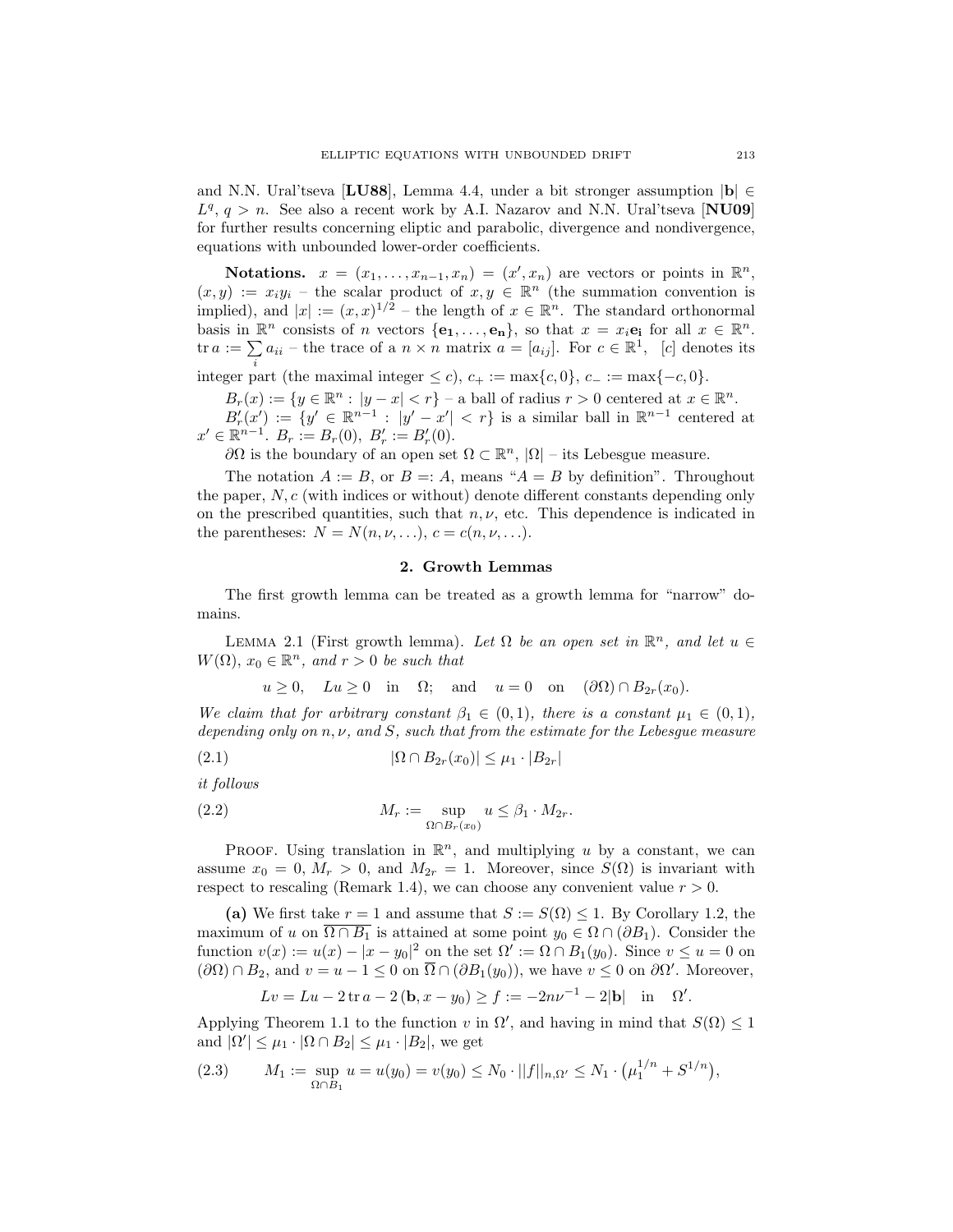with constants  $N_0$ ,  $N_1 \geq 1$ , depending only on n and v.

Now fix an arbitrary constant  $\beta_1 \in (0,1)$ , and set  $\mu_0 := S_0 := (\beta_1/2N_1)^n$ . If  $S \leq S_0$ , we can take  $\mu_1 = \mu_0$ , and then the desired estimate  $M_1 \leq \beta_1$  follows from  $(2.3).$ 

(b) In the remaining case  $S > S_0$ , we set  $m := [S/S_0] + 1 > S/S_0 > 1$ . It is convenient to take  $r := 4m$ . Then we divide  $\Omega \cap (B_{8m} \setminus \overline{B_{4m}})$  into m disjoint sets

$$
\Omega_k := \Omega \cap (B_{4m+4k} \setminus \overline{B_{4m+4k-4}}) \quad \text{for} \quad k = 1, 2, \dots, m.
$$

We have

$$
\sum_{k=1}^{m} \int_{\Omega_k} |\mathbf{b}|^n dx \le \int_{\Omega} |\mathbf{b}|^n dx =: S.
$$

Since  $S < mS_0$ , at least one of the integrals on the left side  $\leq S_0$ . Fix the corresponding index  $k = k_0$  for which this is the case. Finally, we set  $\mu_1 := (4m)^{-n} \mu_0$ . By the maximum principle,

(2.4) 
$$
M_r := \sup_{\Omega \cap B_{4m}} u \le \sup_{\Omega \cap B_{4m+4k_0-2}} u = u(y)
$$

for some  $y \in \Omega \cap (\partial B_{4m+4k_0-2})$ . Note that the set  $\Omega \cap B_2(y)$  is contained in  $\Omega_{k_0}$ hence the integral of  $|\mathbf{b}|^n$  over this set  $\leq S_0$ , and moreover, from (2.1) it follows

$$
|\Omega \cap B_2(y)| \leq |\Omega \cap B_{8m}| \leq \mu_1 \cdot |B_{8m}| = \mu_0 \cdot |B_2|.
$$

From the previous part (a) of the proof it follows that

$$
u(y) \le \sup_{\Omega \cap B_1(y)} u \le \beta_1 \cdot \sup_{\Omega \cap B_2(y)} u \le \beta_1 \cdot M_{2r}.
$$

Together with  $(2.4)$ , this completes the proof.

LEMMA 2.2 (Doubling property). Let  $x_0 \in \mathbb{R}^n$ ,  $r > 0$ , and a function v in  $W(B_{4r}(x_0))$  be such that

(2.5) 
$$
v \ge 0
$$
,  $Lv \le 0$  in  $B_{4r}(x_0)$ ; and  $v \ge 1$  in  $B_r(x_0)$ .

Then

$$
(2.6) \t\t v \ge \lambda = \lambda(n, \nu, S) > 0 \t in B_{2r}(x_0).
$$

PROOF. Without loss of generality, we assume  $x_0 = 0, r = 1$ . In the part (a) below, we consider the case  $n = 1$ , part(b) deals with  $n \geq 2$  and small S, and part (c) – with general  $S < \infty$ . We need to treat the case  $n = 1$  separately, because in our approach, we use the fact that the spheres  $\partial B_r \subset \mathbb{R}^n$  are connected. This fails if  $n = 1$ , because in this case  $\partial B_r$  consists of two disjoint point  $\pm r$ .

(a) In the case  $n = 1$ , we have

$$
v \ge 0
$$
,  $av'' + bv' \le 0$  in  $(-4, 4)$ ; and  $v \ge 1$  on  $[-1, 1]$ ,

where  $0 < \nu \leq a \leq \nu^{-1}$ , and  $b \in L^1(-4, 4)$ . Using properties of weak derivatives (the *product formula*  $(7.18)$  and the *chain rule* in Lemma 7.5,  $[\textbf{GTS3}]$ ), one can rewrite the above differential inequality as follows:

(2.7) 
$$
(Av')' \leq 0, \quad \text{where} \quad A(x) := \exp\left[\int_0^x \frac{b(y)}{a(y)} dy\right].
$$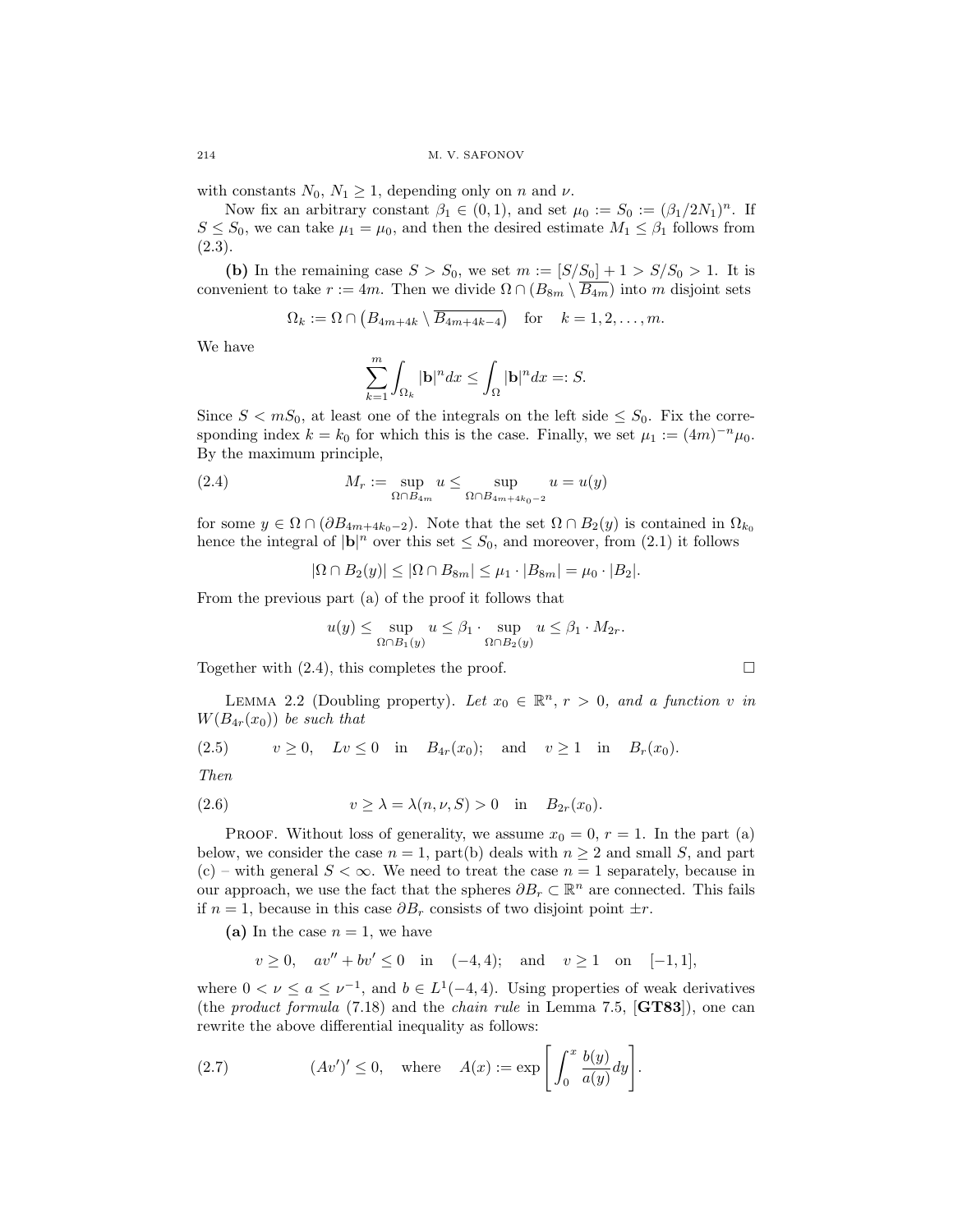The function  $A(x)$  satisfies

$$
(2.8) \qquad N_0^{-1} \le A(x) \le N_0 := \exp(\nu^{-1}S) \quad \text{in} \quad (-4, 4), \qquad S := \int_{-4}^{4} |b(x)| dx.
$$

If suffices to get the estimate  $v \geq \lambda = \lambda(n, \nu, S) > 0$  on the interval  $[-2, -1]$ , because a similar estimate on the symmetric interval  $[1, 2]$  can be obtained by replacing x with  $-x$ . Denote  $\kappa := \min_{[-2,-1]} v$ . We can assume  $\kappa \leq 1/2$ , because otherwise the estimate  $v \ge \lambda$  holds true with  $\lambda = 1/2$ . By the maximum principle,

i.e. Corollary 1.2 applied to the function  $-v$ , we have  $\kappa = v(-2)$ . Since v is continuous and  $v(-2) = \kappa \leq 1/2 < 1 \leq v(-1)$ , there is  $h \in (0, 1]$  such that

 $v(-2 + h) = 1$ , and  $v(x) < 1$  for all  $x \in [-2, -2 + h)$ .

Furthermore, for each  $y \in (-4, -2 + h)$  the minimum of  $v(x)$  on  $[y, -2 + h]$  is attained at the point y. This means that the function  $v(x)$  is non-decreasing on  $(-4, -2 + h]$ , and therefore  $v' \ge 0$  in  $(-4, -2 + h)$ . From (2.7) it follows that the function  $Av'$  is non-increasing. Together with  $(2.8)$ , this implies

$$
\kappa = v(-2) \ge \int_{-2-h}^{-2} v' dx \ge \frac{1}{N_0} \int_{-2-h}^{-2} Av' dx \ge \frac{1}{N_0} \int_{-2}^{-2+h} Av' dx
$$
  

$$
\ge \frac{1}{N_0^2} \int_{-2}^{-2+h} v' dx = \frac{1}{N_0^2} [v(-2+h) - v(-2)] \ge \frac{1}{2N_0^2} =: \lambda.
$$

This proves the estimate  $(2.6)$  in the case  $n = 1$ .

(b) In the rest of the proof of this lemma, we assume  $n \geq 2$ . First consider the case when  $S := S(\Omega) \leq S_0 = S_0(n, \nu)$  – a small positive constant to be chosen below in (2.10). Note that

$$
L_0(|x|^{-\gamma_0}) := a_{ij}D_{ij}(|x|^{-\gamma_0}) = \gamma_0 \cdot \left[ \frac{(\gamma_0 + 2)a_{ij}x_ix_j}{|x|^2} - \text{tr } a \right] \cdot |x|^{-\gamma_0 - 2}
$$
  
 
$$
\geq \gamma_0 \cdot [(\gamma_0 + 2)\nu - n\nu^{-1}] \cdot |x|^{-\gamma_0 - 2} \geq 0 \text{ for } x \neq 0,
$$

provided  $\gamma_0 + 2 \geq n\nu^{-2}$ . Fix such  $\gamma_0 = \gamma_0(n, \nu) > 0$ , and consider the function

$$
w(x) := \frac{|x|^{-\gamma_0} - 4^{-\gamma_0}}{1 - 4^{-\gamma_0}} \quad \text{in} \quad \Omega_1 := \{x \in \mathbb{R}^n : 1 < |x| < 4\}.
$$

We have  $L_0w \geq 0$  in  $\Omega_1, w \leq v$  on  $\partial\Omega_1$ . Therefore,

$$
L(w - v) \geq Lw = L_0w + (b, Dw) \geq (b, Dw) \quad \text{in} \quad \Omega_1,
$$

and by Theorem 1.1,

(2.9) 
$$
\sup_{\Omega_1} (w - v) \le N_0 \cdot ||(b, Dw)||_{n, \Omega_1} \le N_1 \cdot ||\mathbf{b}||_{n, \Omega} = N_1 \cdot S^{1/n},
$$

with some constants  $N_0$ ,  $N_1 \geq 1$  depending only on n and  $\nu$ . Next, fix the constants

(2.10) 
$$
\lambda_0 := \frac{2^{-\gamma_0} - 4^{-\gamma_0}}{2 \cdot (1 - 4^{-\gamma_0})} \in \left(0, \frac{1}{2}\right)
$$
, and  $S_0 := \left(\frac{\lambda_0}{N_1}\right)^n$ ,

which also depend only on n and v. Then from  $S \leq S_0$  and (2.9) it follows  $w - v \leq$  $\lambda_0$  in  $\Omega_1$ . On the other hand, obviously  $w \geq 2\lambda_0$  on the set  $\{1 \leq |x| \leq 2\} \subset \Omega_1$ . Therefore,  $v(x) \geq \lambda_0$  for  $1 \leq |x| \leq 2$ . Since also  $v(x) \geq 1$  for  $|x| < 1$ , the desired estimate (2.6) holds true with  $\lambda = \lambda_0(n, \nu) > 0$ , provided  $S \le S_0 = S_0(n, \nu)$ .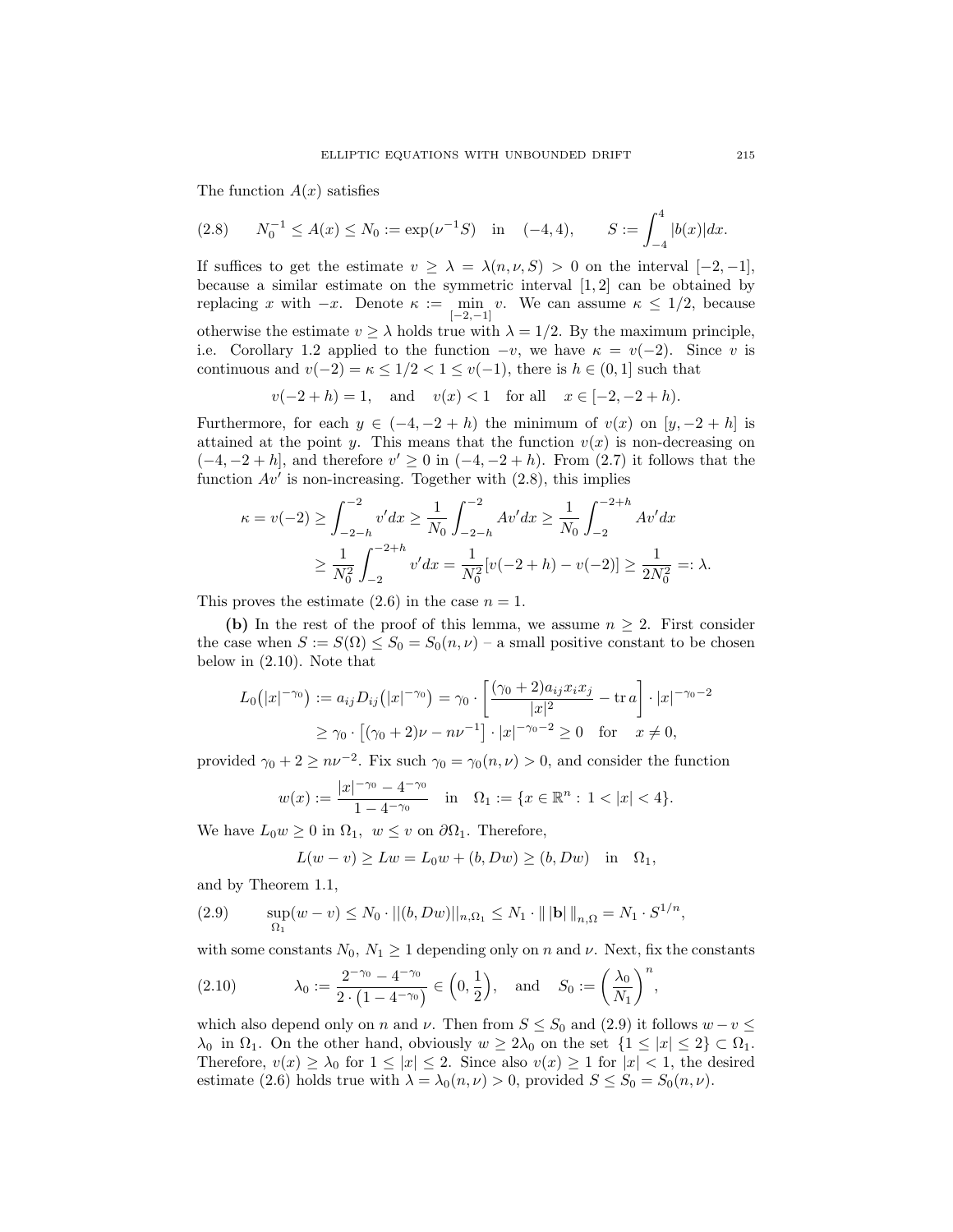(c) Now it remains to consider the case  $n \geq 2$ ,  $S > S_0$ . As in the proof of Lemma 2.1, we set  $m := [S/S_0] + 1 > S/S_0 > 1$ . Choose  $\rho_0 \in (0, 1/2)$  of order  $1/2$ and  $y_1, \ldots, y_m \in \partial B_{1/2}$  such that the balls  $B_{\rho_0}(y_k)$  are disjoint for  $k = 1, \ldots, m$ . Then the "tubes"

$$
T_k := B_4 \bigcap \Big( \bigcup_{t \geq 1} B_{\rho_0}(ty_k) \Big), \qquad k = 1, \ldots, m,
$$

are also disjoint. Since  $S < mS_0$ , we can fix  $k = k_1$  such that the integral of  $|\mathbf{b}|^n$ over  $T_{k_1}$  does not exceed  $S_0$ . Further, divide  $B_4 \setminus \overline{B_2}$  into m disjoint shells

$$
\Omega_k := B_{r_k} \setminus \overline{B_{r_{k-1}}}, \quad \text{where} \quad r_k := 2 + \frac{2k}{m}; \quad k = 1, \dots, m,
$$

and choose  $k = k_2$  such that the integral of  $|\mathbf{b}|^n$  over  $\Omega_{k_2}$  does not exceed  $S_0$ . Finally, set

$$
R := 2 + \frac{2k_2 - 1}{m} \in \left(2 + \frac{1}{m}, 4 - \frac{1}{m}\right), \qquad \rho := \frac{1}{4} \min\left\{\rho_0, \frac{1}{m}\right\}.
$$

Fix an arbitrary  $y \in \partial B_R$ . One can move the ball  $B_{4\rho}(z)$  continuously inside  $T_{k_1}$  from  $z = y_{k_1} \in \partial B_{1/2}$  to  $z = 2R \cdot y_{k_1} \in \partial B_R$ , and then inside  $\Omega_{k_2}$  to  $z = y$ . Therefore, there is a sequence

$$
z_0 := y_{k_1}, z_1, \ldots, z_{j_0}, z_{j_0+1}, \ldots, z_{m_0} := y,
$$

such that

(2.11) 
$$
B_{4\rho}(z_j) \subset T_{k_1} \quad \text{for} \quad j \le j_0; \quad B_{4\rho}(z_j) \subset \Omega_{k_2} \quad \text{for} \quad j \ge j_0 + 1,
$$

$$
|z_{j+1} - z_j| \le \rho \text{ for all } j = 0, 1, \dots, m_0 - 1, \text{ and } m_0 \text{ is of order } m.
$$
  
We claim that

(2.12) 
$$
v \ge \lambda_0^j
$$
 in  $B_\rho(z_j)$  for  $j = 0, 1, ..., m_0$ ,

where  $\lambda_0 = \lambda_0(n, \nu) > 0$  is a constant in part (b), i.e. in (2.10), which corresponds to  $S = S_0$ . For  $j = 0$ , this inequality is contained in (2.5), because  $B_{\rho}(z_0) =$  $B_{\rho}(y_{k_1}) \subset B_{1/2}(y_{k_1}) \subset B_1$ . Moreover, if  $(2.12)$  is true for some j, then the function  $v_j := \lambda_0^{-j}v$  satisfies (2.5) with  $x_0 = z_j$  and  $r = \rho$ . By our construction of the sets  $T_{k_1}$  and  $\Omega_{k_2}$ , from (2.11) it follows  $S(B_{4\rho}(z_j)) \leq S_0$  for all j. Therefore, we can apply the preceding part (b) of this proof, which yields  $v_j \geq \lambda_0$  in  $B_{2\rho}(z_j)$ . Since  $|z_{j+1} - z_j| \leq \rho$ , we have  $B_{\rho}(z_{j+1}) \subset B_{2\rho}(z_j)$ , hence  $v \geq \lambda_0^{j+1}$  on  $B_{\rho}(z_{j+1})$ . By induction, (2.12) holds true for all  $j = 0, 1, \ldots, m_0$ . Here  $m_0$  does not exceed a constant  $m_1$  depending only on  $n, \nu$ , and S. Therefore,

$$
v(y) = v(z_{m_0}) \ge \lambda_0^{m_0} \ge \lambda_0^{m_1} =: \lambda = \lambda(n, \nu, S) > 0.
$$

Here y is an arbitrary point in  $\partial B_R$ . From the inequalities  $Lv \leq 0$  in  $B_R$  and  $v \geq \lambda$ on  $\partial B_R$  it follows  $v \ge \lambda$  on  $B_R$ . Since  $R > 2 = 2r$ , the desired estimate (2.6) follows.  $\Box$ 

COROLLARY 2.3. Let  $x_0 \in \mathbb{R}^n$ ,  $r > 0$ , and a function v in  $W(B_r(x_0))$  be such that

(2.13) 
$$
v \ge 0
$$
,  $Lv \le 0$  in  $B_r(x_0)$ ; and  $v \ge 1$  in  $B_{\varepsilon r}(x_0)$ ,

where  $0 < \varepsilon \leq 1/2$ . Then

(2.14) 
$$
v \geq \varepsilon^{\gamma} \quad \text{in} \quad B_{r/2}(x_0),
$$

where  $\gamma = \gamma(n, \nu, S) = -\log_2 \lambda > 0$ , and  $\lambda$  is the constant in the previous lemma.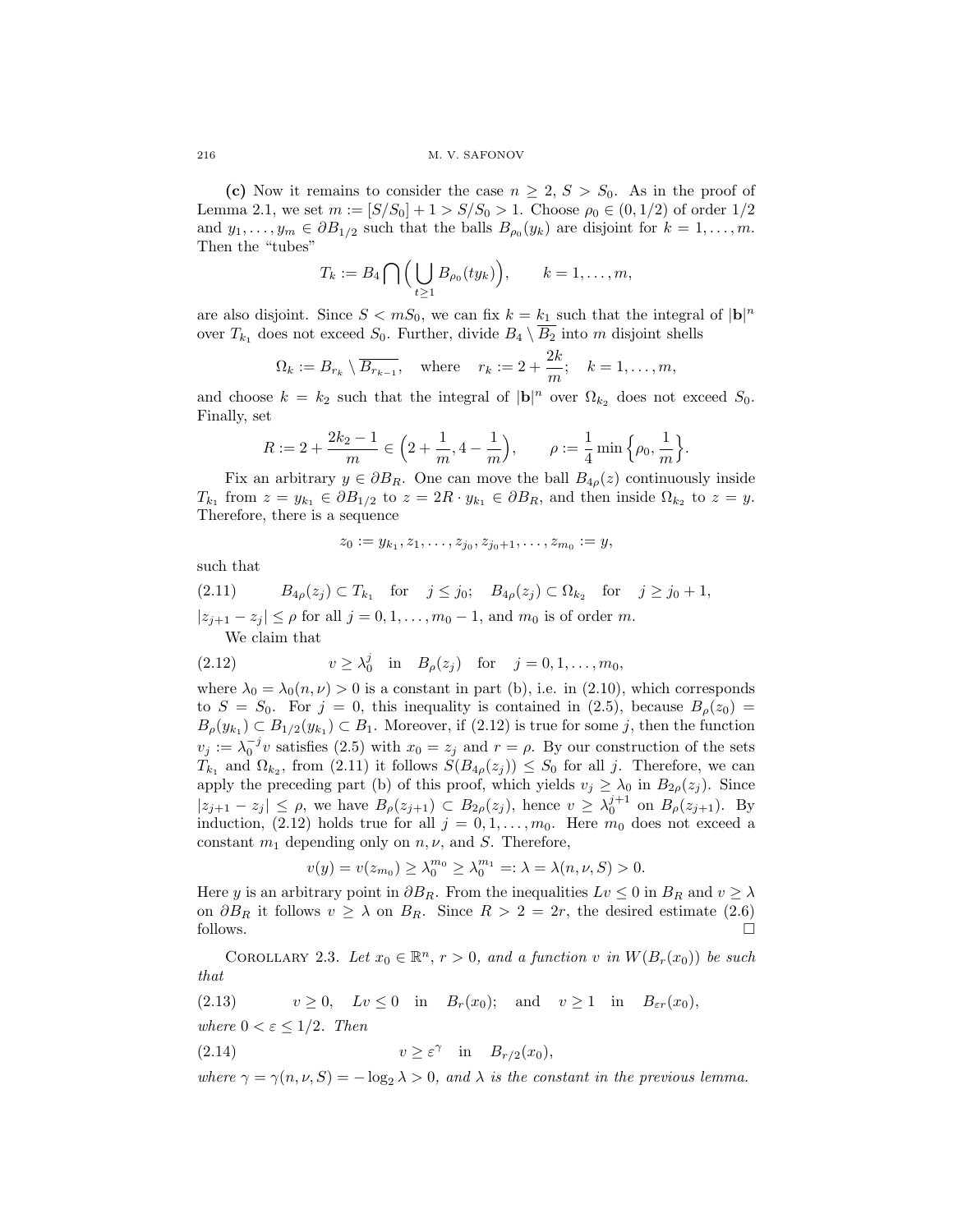PROOF. We assume  $x_0 = 0$ . Set  $r_j := 2^{-j}r$  for  $j = 1, 2, \ldots$ , and choose natural k such that  $2^{-k-1} < \varepsilon \leq 2^{-k}$ , so that  $r_{k+1} < \varepsilon r \leq r_k$ . By our assumptions,  $v \geq 1$  on  $B_{\varepsilon r} \supset B_{r_{k+1}}$ . The previous lemma with  $r = r_{k+1}$  yields  $v \geq \lambda$  in  $B_{r_k}$ . Repeatedly using this lemma again, we get

 $v \geq \lambda^2$  in  $B_{r_{k-1}}, \ldots, v \geq \lambda^k$  in  $B_{r_1} = B_{r/2}.$ Since  $\lambda^k = 2^{-k\gamma} \geq \varepsilon^{\gamma}$ , the corollary is proved.

The following technical lemma will help us to deal with functions defined on a ball  $B_r$  rather than on a general open set  $\Omega \subset \mathbb{R}^n$ .

LEMMA 2.4 (Extension lemma). Let  $\Omega$  be an open set in  $\mathbb{R}^n$ , and let u be a function in  $W(\Omega)$ , such that

$$
u \ge 0
$$
,  $Lu \ge 0$  in  $\Omega$ ; and  $u = 0$  in  $(\partial \Omega) \cap B_r$ ,

where  $B_r := B_r(x_0)$  for some  $r > 0$  and  $x_0 \in \mathbb{R}^n$ . We claim that there are functions  $u_{\varepsilon} \in W(B_r)$  defined for each  $\varepsilon > 0$ , such that

$$
u_{\varepsilon} \ge 0
$$
,  $Lu_{\varepsilon} \ge 0$  in  $B_r$ ;  $u_{\varepsilon} \equiv 0$  in  $\overline{B_r} \setminus \Omega$ ,

and  $u_{\varepsilon} \to u$  as  $\varepsilon \to 0^+$  uniformly on  $\Omega \cap B_r$ .

PROOF. We partially follow  $[CS07]$ , pp. 6–7. Fix a standard function

$$
0 \le \eta \in C^{\infty}(\mathbb{R}^1)
$$
, such that  $\eta(t) \equiv 0$  for  $|t| \ge 1$ , and  $\int_{\mathbb{R}^1} \eta(t) dt = 1$ ;

and set  $\eta_{\varepsilon}(t) := \varepsilon^{-1}\eta(\varepsilon^{-1}t-2)$  for  $\varepsilon > 0$ ,  $t \in \mathbb{R}^1$ . These are smooth functions vanishing on  $\mathbb{R}^1 \setminus [\varepsilon, 3\varepsilon]$ . Further, by repeated integration of  $\eta_{\varepsilon}$ , define the functions  $G_{\varepsilon} \in C^{\infty}(\mathbb{R}^1)$  satisfying the properties

$$
G_{\varepsilon} \equiv 0 \ \text{on } (-\infty, \varepsilon], \ G_{\varepsilon}'' \equiv \eta_{\varepsilon} \ \text{on } \mathbb{R}^1.
$$

Now we set

$$
u_{\varepsilon} := G_{\varepsilon}(u) \text{ in } \Omega, u_{\varepsilon} \equiv 0 \text{ on } \overline{B_r} \setminus \Omega.
$$

From the properties of  $\eta_{\varepsilon}$  it follows  $G'_{\varepsilon} \geq 0$ ,  $G''_{\varepsilon} \geq 0$ , and  $(u-3\varepsilon)_{+} \leq u_{\varepsilon} \leq (u-\varepsilon)_{+}$ . Since  $u = 0$  on the set  $(\partial \Omega) \cap B_r$ , the functions  $u_{\varepsilon}$  vanish near this set. Hence we have  $u_{\varepsilon} \in W(B_r)$ ,  $u_{\varepsilon} \geq 0$ , and  $|u_{\varepsilon} - u| \leq 3\varepsilon$  on  $\Omega$ . Finally,

$$
Lu_{\varepsilon} = LG_{\varepsilon}(u) = G'_{\varepsilon}(u) \cdot Lu + G''_{\varepsilon}(u) \cdot a_{ij}D_{i}u D_{j}u \ge 0 \text{ in } \Omega.
$$

Lemma is proved.

In comparison with the first growth lemma (Lemma 2.1), the next lemma states that, roughly speaking, from (2.1) with  $\mu_1 < 1$  it follows (2.2) with  $\beta_1 < 1$ .

LEMMA 2.5 (Second growth lemma). Let  $\Omega$  be an open set in  $\mathbb{R}^n$ , and let  $u \in W(\Omega)$ ,  $x_0 \in \mathbb{R}^n$ , and  $r > 0$  be such that

 $u \geq 0$ ,  $Lu \geq 0$  in  $\Omega$ ; and  $u = 0$  on  $(\partial \Omega) \cap B_{2r}(x_0)$ .

We claim that for arbitrary  $\mu_2 \in (0,1)$ , there is a constant  $\beta_2 = \beta_2(n,\nu,S,\mu_2) \in$  $(0, 1)$ , such that from

$$
(2.15) \qquad |\Omega \cap B_r(x_0)| \le \mu_2 \cdot |B_r|
$$

it follows

$$
(2.16) \t\t\t M_r := \sup_{\Omega \cap B_r(x_0)} u \le \beta_2 \cdot M_{2r}.
$$

$$
\Box
$$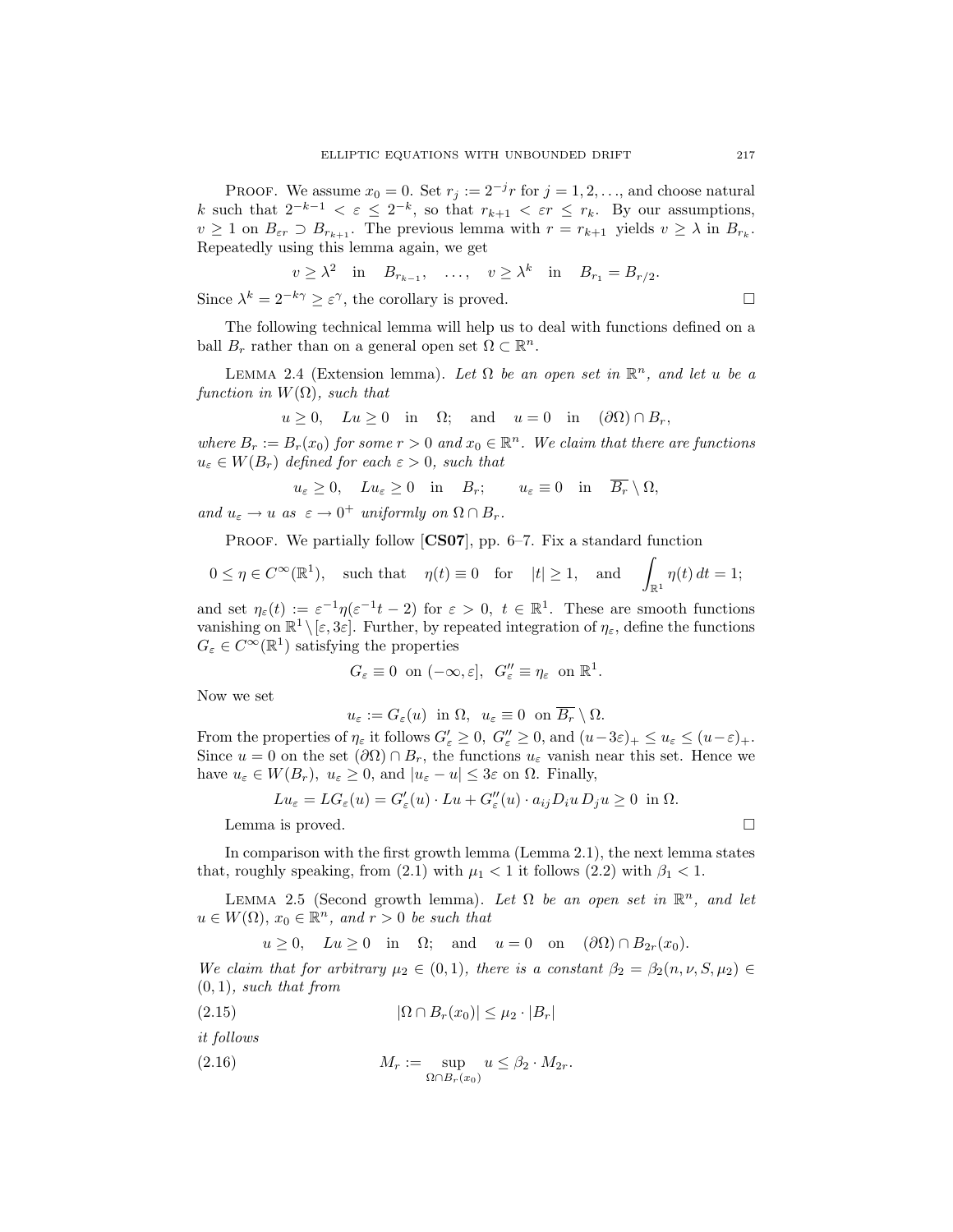Replacing  $\Omega$  by  $\Omega \cap B_{2r}(x_0)$ , and u by const  $\cdot u$  we can assume that  $0 \le u \le$  $M_{2r} = 1$  in  $\Omega$ . Taking

 $v := 1 - u$ ,  $\mu := 1 - \mu_2 \in (0, 1)$ , and  $\beta := 1 - \beta_2 \in (0, 1)$ ,

we see that this lemma follows from the following one.

LEMMA 2.6. Let  $\Omega$  be an open set in  $\mathbb{R}^n$ , and let  $v \in W(\Omega)$ ,  $x_0 \in \mathbb{R}^n$ , and  $r > 0$  be such that

$$
v \ge 0
$$
,  $Lv \le 0$  in  $\Omega$ ; and  $v \ge 1$  on  $(\partial \Omega) \cap B_{2r}(x_0)$ .

We claim that for arbitrary  $\mu \in (0,1)$ , there is a constant  $\beta = \beta(n,\nu,S,\mu) \in (0,1)$ such that from  $|B_r(x_0) \setminus \Omega| \geq \mu \cdot |B_r|$  it follows  $v \geq \beta$  on  $\Omega \cap B_r(x_0)$ .

PROOF. We follow the lines of the proof of Lemma 2.3 in [S80], though some details are different. As before, we assume  $x_0 = 0$ . Moreover, applying the extension lemma (Lemma 2.4) to the function  $u := 1-v$ , we can also assume that the function v belongs to  $W(B_{2r})$  and satisfies  $v \geq 0$ ,  $Lv \leq 0$  in  $B_{2r}$ . One needs to show that from  $|B_r \cap \{v \ge 1\}| \ge \mu$  |  $|B_r|$  with  $0 < \mu < 1$  it follows  $v \ge \beta = \beta(n, \nu, S, \mu) \in (0, 1)$ on  $B_r$ .

First consider the case

$$
(2.17) \t |Br \cap \{v \ge 1\}| \ge \mu_0 \cdot |Br|, \text{ where } \mu_0 := 1 - \mu_1(n, \nu, S, 1/2),
$$

i.e.  $\mu_1$  is the constant in Lemma 2.1 corresponding to  $\beta_1 = 1/2$ . Then

$$
|B_r \cap \{u > 0\}| = |B_r \cap \{v < 1\}| = |B_r| - |B_r \cap \{v \ge 1\}|
$$
  
 
$$
\le (1 - \mu_0) \cdot |B_r| = \mu_1 \cdot |B_r|.
$$

By Lemma 2.1 applied to  $\Omega' := \Omega \cap B_r \cap \{u > 0\}$  and  $r/2$  in place of r, we get  $u \leq 1/2$ , and  $v = 1 - u \geq 1/2$  on  $B_{r/2}$ . Now by the doubling property (Lemma 2.2),  $v \ge \beta_0 = \beta_0(n, \nu, S) := \lambda/2 > 0$  on  $B_r$ . We have proved that from (2.17) it follows  $v \ge \beta_0 = \beta_0(n, \nu, S) > 0$  on  $B_r$ , so that the estimate  $v \ge \beta > 0$  holds true for  $\mu \geq \mu_0$  with  $\beta = \beta_0$ .

Now consider the remaining case when the set  $\Gamma := B_r \cap \{v \geq 1\}$  satisfies  $\mu \cdot |B_r| \leq |\Gamma| < \mu_0 \cdot |B_r|$ . Almost every point x in the set  $\Gamma$  is its density point, which implies that  $B_{\rho}(x) \subset B_r$  and  $|\Gamma \cap B_{\rho}(x)| > \mu_0 \cdot |B_{\rho}|$  for small  $\rho > 0$ . One can include  $B_{\rho}(x)$  into a monotone continuous family of balls  $B^{\theta}$ ,  $0 \le \theta \le 1$ , such that  $B^0 = B_\rho(x)$  and  $B^1 = B_r$ . Then  $\varphi(\theta) := |\Gamma \cap B^{\theta}|/|B^{\theta}|$  is a continuous function on [0, 1] with the boundary values  $\varphi(0) > \mu_0 > \varphi(1)$ . Therefore, for some intermediate value  $\theta_0 \in (0,1)$  we have  $\varphi(\theta_0) = \mu_0$ , and the corresponding ball  $B := B^{\theta_0}$  satisfies

(2.18) 
$$
B \subset B_r, \qquad |B \cap \Gamma| = |B \cap \{v \ge 1\}| = \mu_0 \cdot |B|.
$$

Denote by  $\Gamma_1$  the union of all the balls B satisfying (2.18). By the previous argument  $v \geq \beta_0 > 0$  on  $\Gamma_1$ . Obviously  $|\Gamma \setminus \Gamma_1| = 0$ , because  $\Gamma_1$  contains all the density points of Γ. Further, by the simple Vitali lemma, there is a finite collection of *disjoint* balls  $B^{(1)}, B^{(2)}, \ldots, B^{(m)}$ , satisfying  $(2.18)$ , such that

$$
\sum_{j=1}^{m} |B^{(j)}| \ge c_0 \cdot |\Gamma_1|, \quad \text{where} \quad c_0 = c_0(n) > 0.
$$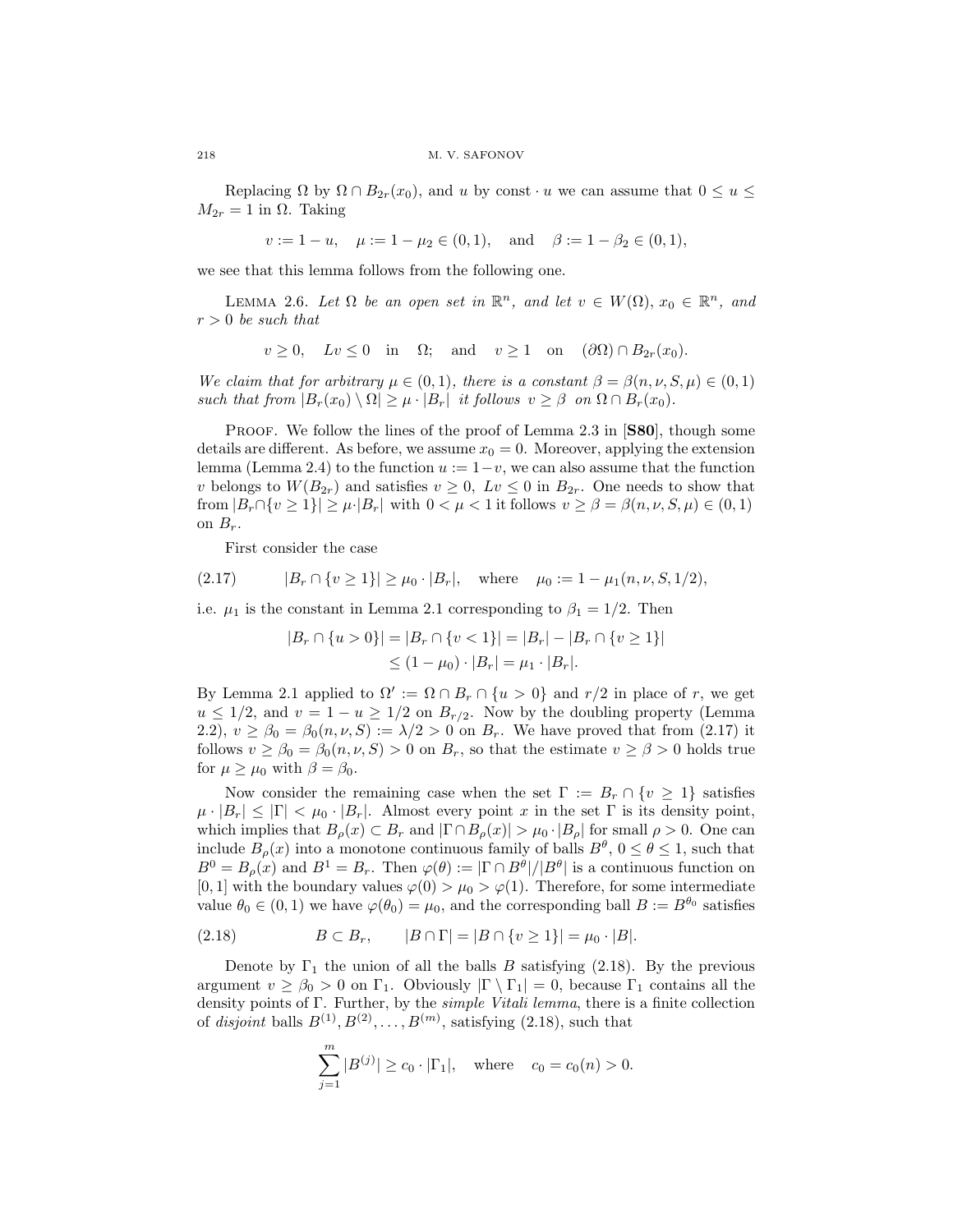This implies

$$
|\Gamma_1 \setminus \Gamma| \ge \sum_{j=1}^m |B^{(j)} \cap (\Gamma_1 \setminus \Gamma)| = \sum_{j=1}^m |B^{(j)} \setminus \Gamma|
$$
  
=  $(1 - \mu_0) \sum_{j=1}^m |B^{(j)}| \ge (1 - \mu_0)c_0 \cdot |\Gamma_1| \ge (1 - \mu_0)c_0 \cdot |\Gamma|,$ 

and

$$
(2.19) \qquad |B_r \cap \{v \ge \beta_0\}| \ge |\Gamma_1| \ge c_1 \cdot |\Gamma| = c_1 \cdot |B_r \cap \{v \ge 1\}| \ge c_1 \mu \cdot |B_r|,
$$

where  $c_1 = c_1(n, \nu, S) := 1 + (1 - \mu_0)c_0 > 1$ . If the left side is  $\langle \mu_0 \cdot |B_r|$ , then we can apply this estimate again with the function  $\beta_0^{-1}v$  in place of v, then to  $\beta_0^{-2}v$ , etc, which gives us

$$
|B_r \cap \{v \ge \beta_0^k\}| \ge c_1^k \mu \cdot |B_r|
$$
 for  $k = 1, 2, ....$ 

This iteration stops when the left side becomes  $\geq \mu_0 \cdot |B_r|$ . Since  $c_1^k \mu \leq 1$ , we must have  $k \leq k_0 = k_0(n, \nu, S, \mu) := [-\ln \mu / \ln c_1]$ . Finally, since the function  $\beta_0^{-k_0} v$ satisfies (2.17), it follows  $\beta_0^{-k_0} v \ge \beta_0 > 0$  on  $B_r$ , and the estimate  $v \ge \beta > 0$  on  $B_r$  holds true with  $\beta = \beta(n, \nu, S, \mu) := \beta_0^{k_0+1} > 1$ . Lemma is proved.

Hölder regularity of solutions to non-homogeneous equations  $Lu = f$  with  $f \in L^n$  follows from Theorem 1.1 and Lemma 2.5 in the same way as Theorem IV.2.5 in [K85], or Theorem 4.1 in [S80], are derived from the corresponding statements. The next theorem is quite similar to these results, therefore we formulate it without proof. We only note that the proof uses approximation of  $u$  by solutions of equations with regular coefficients, so that some auxiliary boundary value problems have solutions. This part is provided be the approximation Lemma 4.2 below.

THEOREM 2.7. Let u be a function in  $W(B_{2r})$ ,  $r > 0$ , such that  $Lu = f$  in  $B_{2r}$ , where  $f \in L^{n}(B_{2r})$ . Then there are constants  $\alpha \in (0,1)$  and  $N > 0$ , depending only on  $n, \nu$ , and  $S$ , such that

(2.20) 
$$
\sup_{x,y \in B_r} \frac{|u(x) - u(y)|}{|x - y|^{\alpha}} \leq \frac{N}{r^{\alpha}} \cdot \Big(\sup_{B_{2r}} |u| + r \cdot ||f||_{n, B_{2r}}\Big).
$$

### 3. Interior and boundary Harnack inequalities

THEOREM 3.1 (Interior Harnack inequality). Let u be a function in  $W(B_{8r})$ satisfying  $u > 0$ ,  $Lu := a_{ij}D_{ij}u + b_iD_iu = 0$  in  $B_{8r}$  for some  $r > 0$ . Then

(3.1) 
$$
\sup_{B_r} u \le N_1 \cdot \inf_{B_r} u
$$
, where  $N_1 = N_1(n, \nu, S) \ge 1$ ,  $S := \int_{B_{8r}} |\mathbf{b}|^n dx$ .

PROOF. We partially follow the proof of Theorem 3.1 in [S80].

Without loss of generality, we assume  $r = 1$ . Let  $\gamma = \gamma(n, \nu, S) > 0$  be the constant in Corollary 2.3. Since  $2 - |x| \ge 1$  in the ball  $B_1 := B_1(0)$ , we have

(3.2) 
$$
\sup_{B_1} u \leq M := \sup_{B_2} (2 - |x|)^{\gamma} u = (2 - |x_0|)^{\gamma} u(x_0)
$$

for some  $x_0 \in B_2$ . Further, consider the function

$$
u_0 := u - \frac{u(x_0)}{2}
$$
 in the ball  $B_\rho(x_0)$ , where  $\rho := \frac{2 - |x_0|}{2}$ .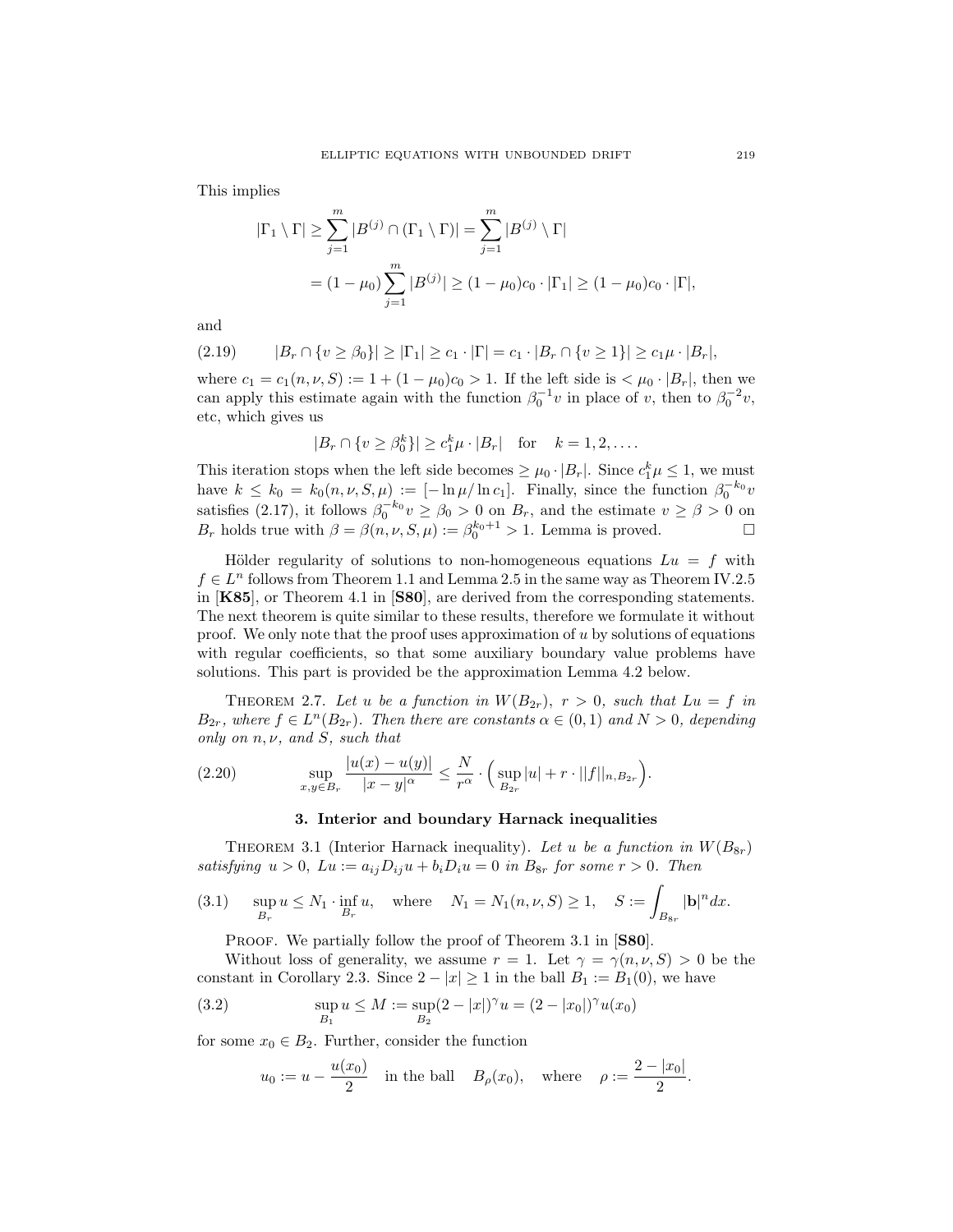Since  $2 - |x| \ge \rho$  in  $B_{\rho}(x_0)$ , we also have

$$
\sup_{B_{\rho}(x_0)} u_0 < \sup_{B_{\rho}(x_0)} u \leq \sup_{B_{\rho}(x_0)} \left(\frac{2-|x|}{\rho}\right)^{\gamma} u \leq \rho^{-\gamma} M = 2^{\gamma} u(x_0) = 2^{\gamma+1} u_0(x_0),
$$

and

$$
\sup_{B_{\rho/2}(x_0)} u_0 \ge u_0(x_0) > \beta_1 \cdot \sup_{B_{\rho}(x_0)} u_0, \quad \text{where} \quad \beta_1 = \beta_1(n, \nu, S) := 2^{-\gamma - 1} > 0.
$$

Now we can use Lemma 2.1 in an equivalent form "if  $(2.2)$  fails, then  $(2.1)$  fails", with  $\Omega := B_8 \cap \{u_0 > 0\}$ ,  $r := \rho/2$ , and  $u_0$  in place of u. By this lemma, there is a constant  $\mu_1 > 0$  depending only on  $n, \nu$ , and S, such that

$$
(3.3) \t\t |B_{\rho}(x_0) \cap \{u_0 > 0\}| > \mu_1 \cdot |B_{\rho}|.
$$

Next, the function  $v := u/u_0(x_0)$  satisfies

$$
v > 0, \quad Lv = 0 \quad \text{in} \quad \Omega' := B_8 \cap \{v < 1\} = B_8 \setminus \overline{\Omega},
$$

and  $v = 1$  on  $(\partial \Omega') \cap B_8$ . Moreover, by virtue of  $(3.3)$ ,

$$
|B_{\rho}(x_0) \setminus \Omega'| = |B_{\rho}(x_0) \cap \{v \ge 1\}| = |B_{\rho}(x_0) \cap \{u_0 \ge 0\}| > \mu_1 \cdot |B_{\rho}|.
$$

Applying Lemma 2.6 to the function v in  $\Omega'$ , with  $r := \rho$ , we obtain the estimate

 $v \geq \beta = \beta(n, \nu, S, \mu_1) > 0$  in  $B_{\rho}(x_0)$ .

By the choice of  $x_0$  and  $\rho$ ,

$$
u = u(x_0) \cdot v \ge c_1 := \beta \cdot (2\rho)^{-\gamma} M
$$
 in  $B_{\rho}(x_0)$ .

Finally, we apply Corollary 2.3 to the function  $c_1^{-1}u$  with  $r = 6$  and  $\varepsilon := \rho/6 \in$  $(0, 1/6)$ . In our case,  $B_3(x_0) = B_{r/2}(x_0) \subset B_6(x_0) \subset B_8$ , so that the estimate  $(2.14)$ implies  $c_1^{-1}u \geq \varepsilon^{\gamma}$  in the ball  $B_3(x_0)$ , which contains  $B_1 := B_1(0)$ . Therefore,

$$
\inf_{B_1} u \ge \inf_{B_3(x_0)} u \ge \varepsilon^{\gamma} c_1 = \left(\frac{\rho}{6}\right)^{\gamma} \cdot \beta \cdot (2\rho)^{-\gamma} M = \frac{\beta M}{12^{\gamma}}.
$$

This estimate together with (3.2) imply the Harnack inequality (3.1) with  $N_1 =$  $N_1(n, \nu, S) := 12^{\gamma} \cdot \beta^{-1} \ge 1.$ 

As a standard consequence of the interior Harnack inequality, we have

Theorem 3.2 (Liouville). Let u be a bounded from above or from below function in  $W(\mathbb{R}^n) := W^{2,n}(\mathbb{R}^n) \cap C(\mathbb{R}^n)$  such that  $Lu := a_{ij}D_{ij}u + b_iD_iu = 0$  in the entire space  $\mathbb{R}^n$ , with  $a_{ij}$  satisfying  $(1.2)$  and  $|\mathbf{b}| \in L^n(\mathbb{R}^n)$ . Then  $u = \text{const}$  in  $\mathbb{R}^n$ .

Indeed, replacing u by const  $\pm u$  is necessary, we can reduce the proof to the case  $\inf_{\mathbb{R}^n} u = 0$ . In this case, taking the limit in (3.1) as  $r \to \infty$ , we get  $u \equiv 0$  in  $\mathbb{R}^n$ .

The following theorem is a more general form of the interior Harnack inequality, which is convenient for applications.

THEOREM 3.3. Let  $\Omega$  be a bounded open set in  $\mathbb{R}^n$ , and let u be a function in  $W(\Omega)$  satisfying  $u > 0$ ,  $Lu = 0$  in  $\Omega$ . Then for arbitrary constant  $\delta > 0$ , such that the set  $\Omega^{\delta} := \{x \in \Omega : \text{dist}(x, \partial \Omega) > \delta\}$  is nonempty and connected, we have

(3.4) 
$$
\sup_{\Omega^{\delta}} u \leq N_2 \cdot \inf_{\Omega^{\delta}} u
$$
, where  $N_2 = N_2(n, \nu, S, \delta / \text{diam}\,\Omega)$ ,  $S := \int_{\Omega} |\mathbf{b}|^n dx$ .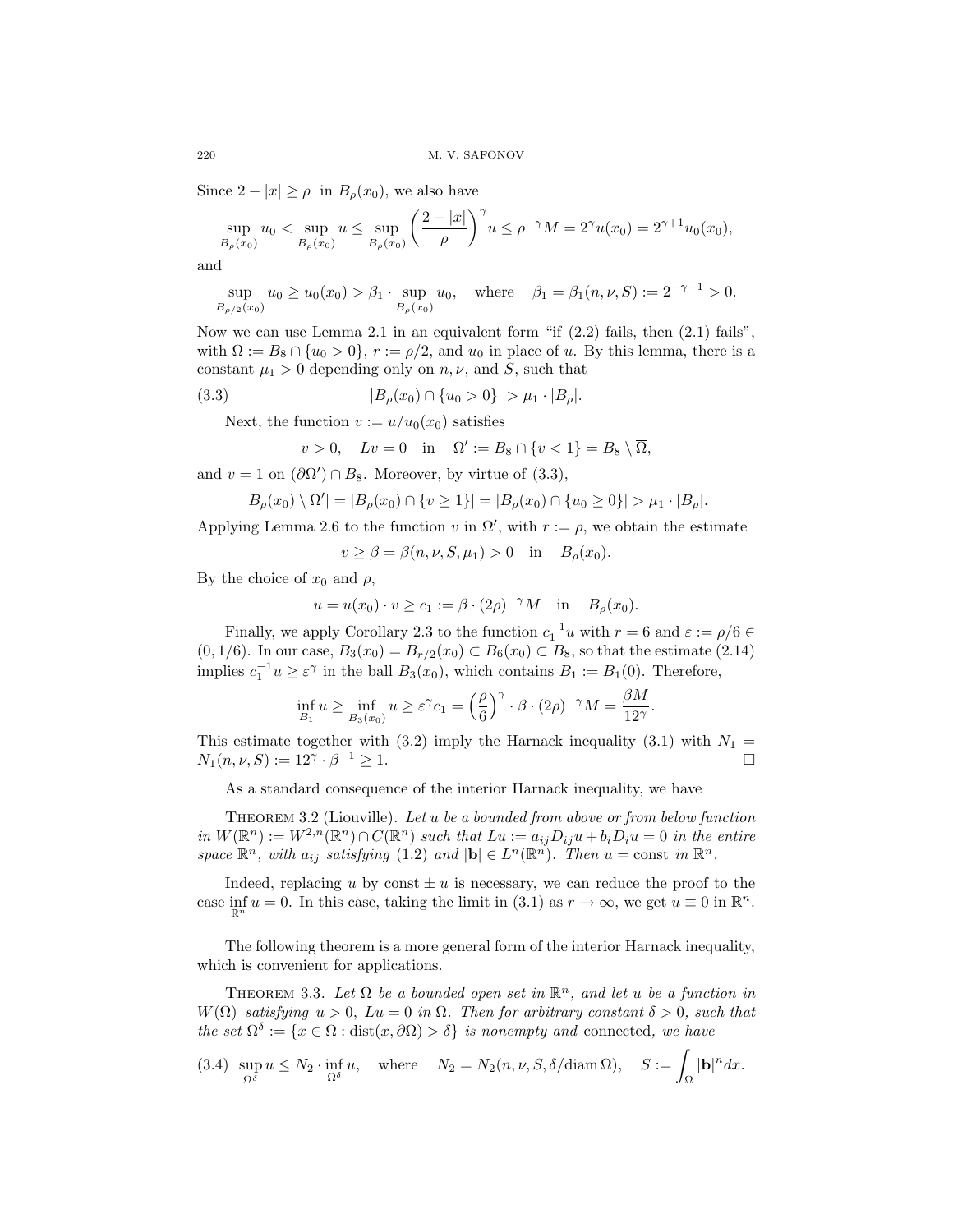PROOF. Fix points  $x, y \in \Omega^{\delta}$ . One can choose a sequence  $x^{(0)}, x^{(1)}, \ldots, x^{(m)}$ in  $\Omega^{\delta}$ , such that

$$
x^{(0)} = x
$$
,  $x^{(m)} = y$ , and  $|x^{(k)} - x^{(k-1)}| < \delta/8$  for all  $k = 1, ..., m$ ;

and m does not exceed a number  $m_0$  which depends only on n and  $\delta/diam \Omega$ . Applying Theorem 3.1 to the balls  $B_r(x^{(k)}), k = 1, ..., m \leq m_0$ , we obtain

$$
u(x) = u(x^{(0)}) \le N_1 u(x^{(1)}) \le \dots N_1^m u(x^{(m)}) = N_1^m u(y) \le N_1^{m_0} u(y),
$$

where  $N_1 = N_1(n, \nu, S)$  is the constant in (3.1). Since the points  $x, y \in \Omega^{\delta}$  can be selected in an arbitrary way, the inequality (3.4) follows with  $N_2 := N_1^{m_0}$ . □

We now proceed to the boundary estimates for positive solutions vanishing at the "bottom" of a Lipschitz cylinder. Here  $\psi$  is a Lipschitz function on  $\mathbb{R}^{n-1}$  with a Lipschitz constant  $K \geq 0$ , i.e.

(3.5) 
$$
|\psi(x') - \psi(y')| \le K \cdot |x' - y'|
$$
 for all  $x', y' \in \mathbb{R}^{n-1}$ .

For  $r > 0$ , denote

(3.6) 
$$
Q_r := \{x = (x', x_n) \in \mathbb{R}^n : |x'| < r, 0 < x_n - \psi(x') < r\},\newline \Gamma_r := \{x = (x', x_n) \in \mathbb{R}^n : |x'| \le r, x_n = \psi(x')\} \subset \partial Q_r.
$$

The following theorem contains a Carleson type estimate for equations (1.1) with  $|\mathbf{b}| \in L^n$ .

THEOREM 3.4 (Boundary Harnack inequality). Let  $\psi$  be a function on  $\mathbb{R}^{n-1}$ satisfying the Lipschitz condition (3.5),  $\psi(0) = 0$ , and let u be a function in  $W(Q_{2r})$ for some  $r > 0$ , such that

(3.7) 
$$
u > 0
$$
,  $Lu = 0$  in  $Q_{2r}$ ; and  $u = 0$  on  $\Gamma_{2r}$ ,

where  $Q_{2r}$  and  $\Gamma_{2r}$  are defined according to (3.6). Then

(3.8) 
$$
\sup_{Q_r} u \le N_3 u(0, r)
$$
, where  $N_3 = N_3(n, \nu, S, K) \ge 1$ .

Proof. Since all the conditions here are invariant with respect to rescaling (see Remark 1.4), we can assume that  $r = 1$ .

(a) First we show that there is a constant  $\gamma = \gamma(n, \nu, S, K) > 0$ , such that

(3.9) 
$$
M := \sup_{Q_2} d^{\gamma} u \le N u(P_1), \quad \text{where} \quad d = d(x) := \text{dist}(x, \partial Q_2),
$$

the constant  $N = N(n, \nu, S, K) \ge 1$ , and  $P_1 := (0, 1)$ .

Fix  $x \in Q_2$ . The ball of radius  $d(x)$  centered at x touches  $\partial Q_2$  at some point y. A simple geometrical consideration shows that there is a smooth curve parameterized by the arc length  $C := \{z = z(s), 0 \le s \le s_0\} \subset \overline{Q_2}$ , connecting the points  $y = z(0)$  and  $P_1 = z(s_0)$ , passing through the point x, i.e.  $z(s_1) = x$  for some  $s \in (0, s_0]$ , and such that

$$
(3.10) \t\t cs \le d(z(s)) \le s \t for all \t s \in [0, s_0],
$$

with a constant  $c \in (0,1)$  depending only on K. (This property means that  $Q_2$  is a John domain)

Set  $\theta := 1 - c/8$ . Then for arbitrary  $s \in (0, s_0]$  and  $t \in [\theta s, s]$ , we have

$$
|z(t) - z(s)| \le |t - s| \le (1 - \theta)s = \frac{cs}{8} \le \frac{d(z(s))}{8}.
$$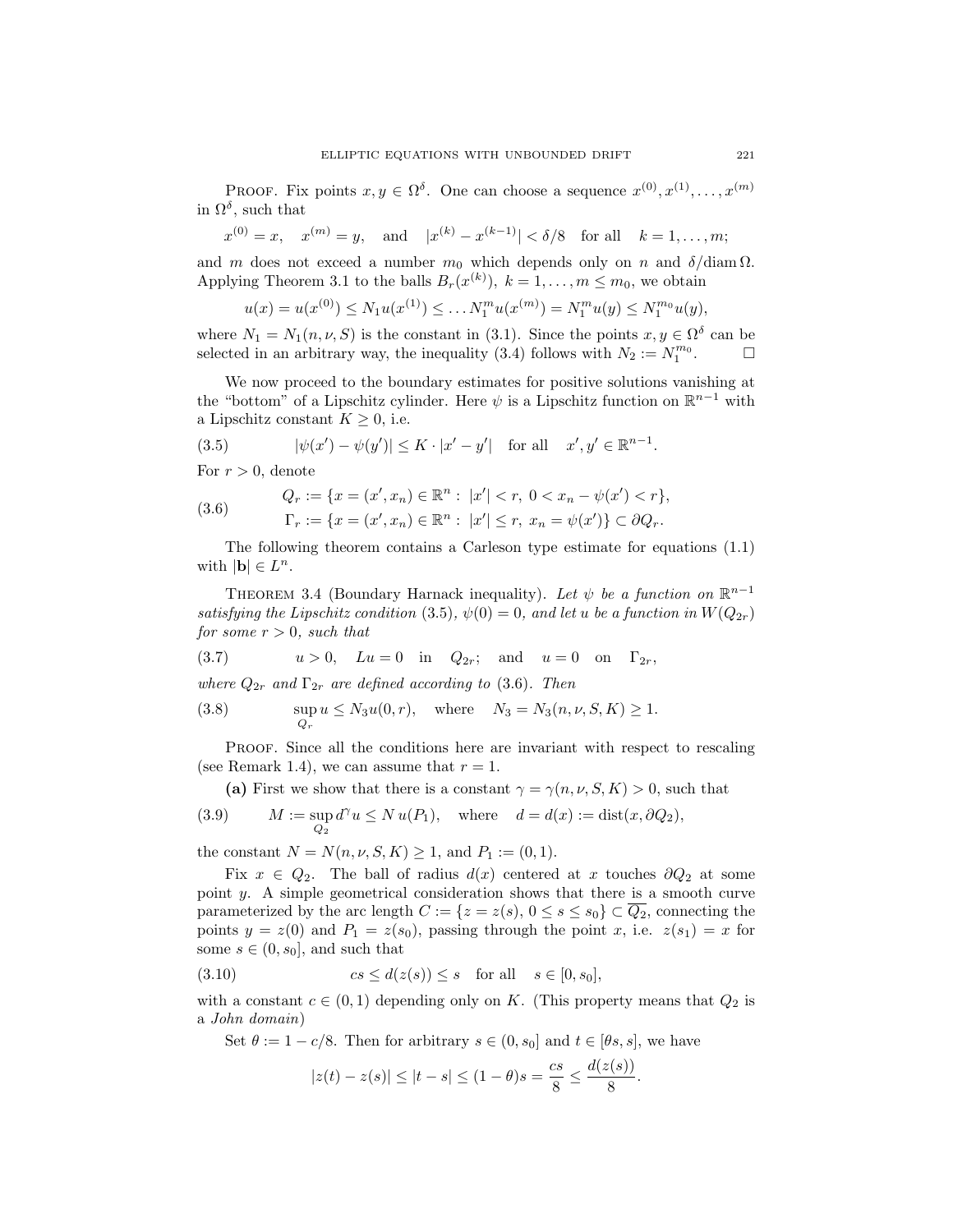From Theorem 3.1, with  $r = d(z(s))/8$ , it follows

$$
(3.11) \t\t N1u(z(s)) \ge u(z(t)), \t 0 < \theta s \le t \le s \le s_0.
$$

Fix a constant  $\gamma = \gamma(n, \nu, S, K) > 0$  such that  $1 \geq \theta^{\gamma} N_1$ . Then

$$
\varphi(s):=s^{\gamma}u(z(s))\geq N_1(\theta s)^{\gamma}u(z(s))\geq (\theta s)^{\gamma}u(z(\theta s))=\varphi(\theta s),\qquad 0
$$

For each  $s \in (0, s_0]$ , there is an integer  $k \geq 0$ , such that  $\theta s_0 < \theta^{-k} s \leq s_0$ . Using the previous inequalities, including  $(3.11)$  with  $s = s_0$ , we get

$$
\varphi(s) \leq \varphi(\theta^{-1}s) \leq \cdots \leq \varphi(\theta^{-k}s) \leq s_0^{\gamma} N_1 u(z(s_0)) = s_0^{\gamma} N_1 u(P_1).
$$

Note that  $s_0 \leq c^{-1}d(z(s_0)) \leq c^{-1}$ . Therefore, at the point  $x = z(s_1)$ ,

$$
d^{\gamma}u(x) = d^{\gamma}u(z(s_1)) \leq s_1^{\gamma}u(z(s_1)) = \varphi(s_1) \leq Nu(P_1),
$$

where  $N := c^{-\gamma} N_1$ . Since  $x \in Q_2$  can be chosen in an arbitrary way, the estimate (3.9) follows.

(b) Our next step is to prove the estimate

(3.12) 
$$
M_0 := \sup_{Q_2} d_0^{\gamma} u \le N_0 M, \text{ where } d_0 = d_0(x) := \text{dist}(x, (\partial Q_2) \setminus \Gamma_2),
$$

with a constant  $N_0 = N_0(n, \nu, S, K) \ge 1$ . Note that  $d_0^{\gamma} u = 0$  on  $\partial Q_2$ , hence the supremum in (3.12) is attained at some point  $x_0 \in Q_2$ , i.e.  $d_0^{\gamma} u(x_0) = M_0$ . We claim that

(3.13) 
$$
d(x_0) \geq \varepsilon_0 d_0(x_0) \quad \text{with} \quad \varepsilon_0 = \varepsilon_0(n, \nu, S, K) \in (0, 1/4].
$$

The constant  $\varepsilon_0$  will be specified below. Suppose (3.13) fails, i.e.

$$
\rho := d(x_0) < \varepsilon_0 \rho_0, \quad \text{where} \quad \rho_0 := d_0(x_0), \quad 0 < \varepsilon_0 \le 1/4.
$$

Since  $4\rho < 4\varepsilon_0 d_0(x_0) < d_0(x_0)$ , the intersection  $(\partial Q_2) \cap B_{4\rho}(x_0)$  lies in  $\Gamma_2$ , so that  $u = 0$  on this set. Further, the ball  $B_\rho(x_0)$  touches  $\partial Q_2$  at some point  $y_0 \in \Gamma_2$ . By (3.6),  $\Gamma_2$  is the graph of a Lipschitz function  $x_n = \psi(x')$  restricted to  $|x'| \leq 2$ . It is easy to see that the measure

$$
|B_{2\rho}(x_0)\setminus Q_2|\geq |B_{\rho}(y_0)\setminus Q_2|\geq \mu \rho^n \quad \text{with} \quad \mu=\mu(n,K)\in(0,1).
$$

Now we can apply Lemma 2.5 with  $r := 2\rho$  and  $\mu_2 := 1 - 2^{-n}\mu$ . By this lemma,

$$
u(x_0) \le \sup_{Q_2 \cap B_{2\rho}(x_0)} u \le \beta \cdot \sup_{Q_2 \cap B_{4\rho}(x_0)} u, \quad \text{where} \quad \beta = \beta(n, \nu, S, K) \in (0, 1).
$$

By the triangle inequality,

$$
d_0(x) \ge \rho_0 - 4\rho > (1 - 4\varepsilon_0)\rho_0
$$
 on  $Q_2 \cap B_{4\rho}(x_0)$ .

Combining these inequalities, we obtain

$$
M = \rho_0^{\gamma} u(x_0) \le (1 - 4\varepsilon_0)^{-\gamma} \beta \cdot \sup_{Q_2 \cap B_{4\rho}(x_0)} d_0^{\gamma} u \le (1 - 4\varepsilon_0)^{\gamma} \beta \cdot M.
$$

For small enough  $\varepsilon_0 = \varepsilon_0(n, \nu, S, K) \in (0, 1)$ , the right side is strictly less that M, and we get the desired contradiction.

The above argument proves the estimate  $(3.13)$ , which in turn implies  $(3.12)$ with  $N_0 := \varepsilon_0^{-\gamma} \ge 1$  as follows:

$$
M_0 = d_0^{\gamma} u(x_0) \le \varepsilon_0^{-\gamma} d^{\gamma} u(x_0) \le \varepsilon_0^{-\gamma} M.
$$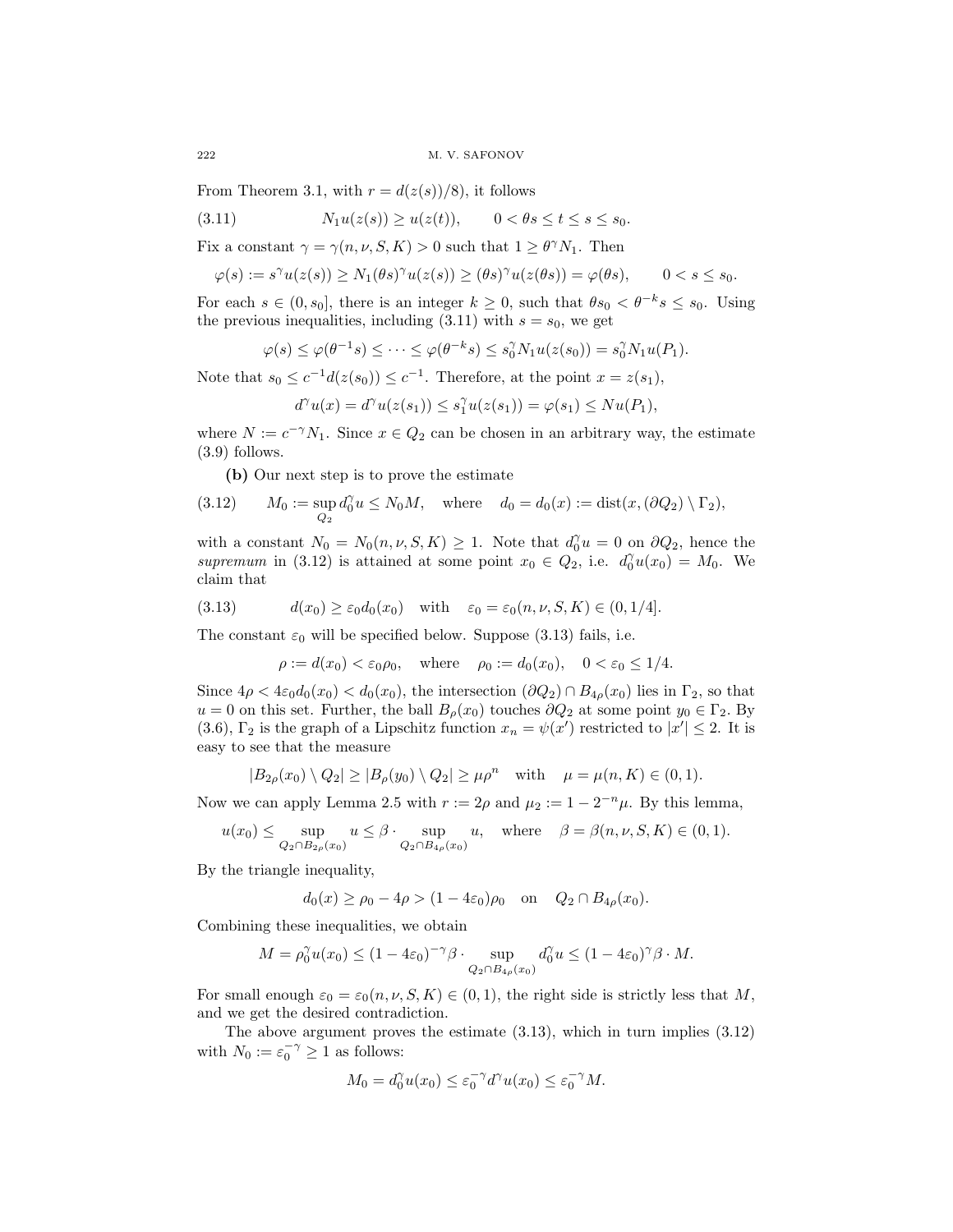(c) Both "top" and "bottom" portions of  $\partial Q_2$  are graphs of Lipschitz functions  $x_n = \psi(x') + c$ , with  $c = 0$  or 2. An elementary geometric reasoning shows that  $d_0(x) \ge (1 + K^2)^{-1/2}$  on  $Q_1$ . Hence

$$
\sup_{Q_1} u \le (1 + K^2)^{\gamma/2} \sup_{Q_1} d_0^{\gamma} u \le (1 + K^2)^{\gamma/2} M_0.
$$

This estimate together with (3.12) and (3.9) yields the desired estimate (3.4). Lemma is proved.

In the following Theorem 3.6, which is preceded with a technical Lemma 3.5, we deal with ratios  $u_1/u_2$  of positive solutions. Note that only the numerator  $u_1$ vanishes on  $\Gamma_{2r}$ , while  $u_2$  is just a positive solution. In particular, in the case  $u_2 \equiv 1$ , Theorem 3.6 is reduced to Theorem 3.4.

Let  $\psi = \psi(x')$  be a function on  $\mathbb{R}^{n-1}$  satisfying the Lipschitz condition (3.5), and  $\psi(0) = 0$ . For  $r > 0$  and  $h \geq 0$ , denote

(3.14)  
\n
$$
Q_{r,h} := \{x = (x', x_n) \in \mathbb{R}^n : |x'| < r, \quad 0 < x_n - \psi(x') < h\},
$$
\n
$$
Q_{r,h}^+ := \{x = (x', x_n) \in \mathbb{R}^n : |x'| < r, \quad h/2 < x_n - \psi(x') < h\},
$$
\n
$$
\Gamma_{r,h} := \{x = (x', x_n) \in \mathbb{R}^n : |x'| \le r, \quad x_n = \psi(x') + h\},
$$
\n
$$
S_{r,h} := \{x = (x', x_n) \in \mathbb{R}^n : |x'| = r, \quad 0 < x_n - \psi(x') < h\}.
$$

Comparing these notations with (3.6), we see that  $Q_r = Q_{r,r}$ ,  $\Gamma_r = \Gamma_{r,0}$ . For  $r, h > 0$ , the boundary  $\partial Q_{r,h}$  of the "cylinder"  $Q_{r,h}$  is the union of three disjoint sets: the "top"  $\Gamma_{r,h}$ , the "bottom"  $\Gamma_r$ , and the "lateral side"  $S_{r,h}$ . If  $\psi \equiv 0$ , this terminology is understood in the usual sense.

LEMMA 3.5. Let w be a function in  $W(Q_{r,h})$  for some  $0 < h \leq r$ , such that

(3.15) 
$$
Lw = 0 \quad \text{in} \quad Q_{r,h}, \qquad w \ge 0 \quad \text{on} \quad \Gamma_r,
$$

```
and
```

$$
\inf_{\Gamma_{r,h}} w \ge \sup_{S_{r,h}} (-w)_+.
$$

We claim that there is a constant  $\varepsilon_1 = \varepsilon_1(n, \nu, S, K) \in (0, 1/4]$ , such that from  $h \leq \varepsilon_1 r$  it follows

$$
(3.17) \t\t w(0, x_n) \ge 0 \tfor 0 \le x_n \le h.
$$

PROOF. Without loss of generality, we assume  $r = 1$ , and the left side of  $(3.16)$ is equal to 1. Then

(3.18)  $w \ge 1$  on  $\Gamma_{1,h}$ ,  $w \ge 0$  on  $\Gamma_1$ , and  $w \ge -1$  on  $S_{1,h}$ .

(a) Consider the function

$$
u := -w \quad \text{on the set} \quad \Omega := Q_{1,h} \cap \{w < 0\}.
$$

Obviously, it satisfies

$$
0 < u \le 1, \quad Lu = 0 \quad \text{in} \quad \Omega; \qquad u = 0 \quad \text{on} \quad (\partial \Omega) \cap Q_{1,h}.
$$

For each  $x_0 \in \Omega \cap S_{3/4,h}$ , the measure

$$
|\Omega \cap B_{1/4}(x_0)| \le |Q_{1,h}| \le N_0 \cdot h \quad \text{with} \quad N_0 = N_0(n) > 0,
$$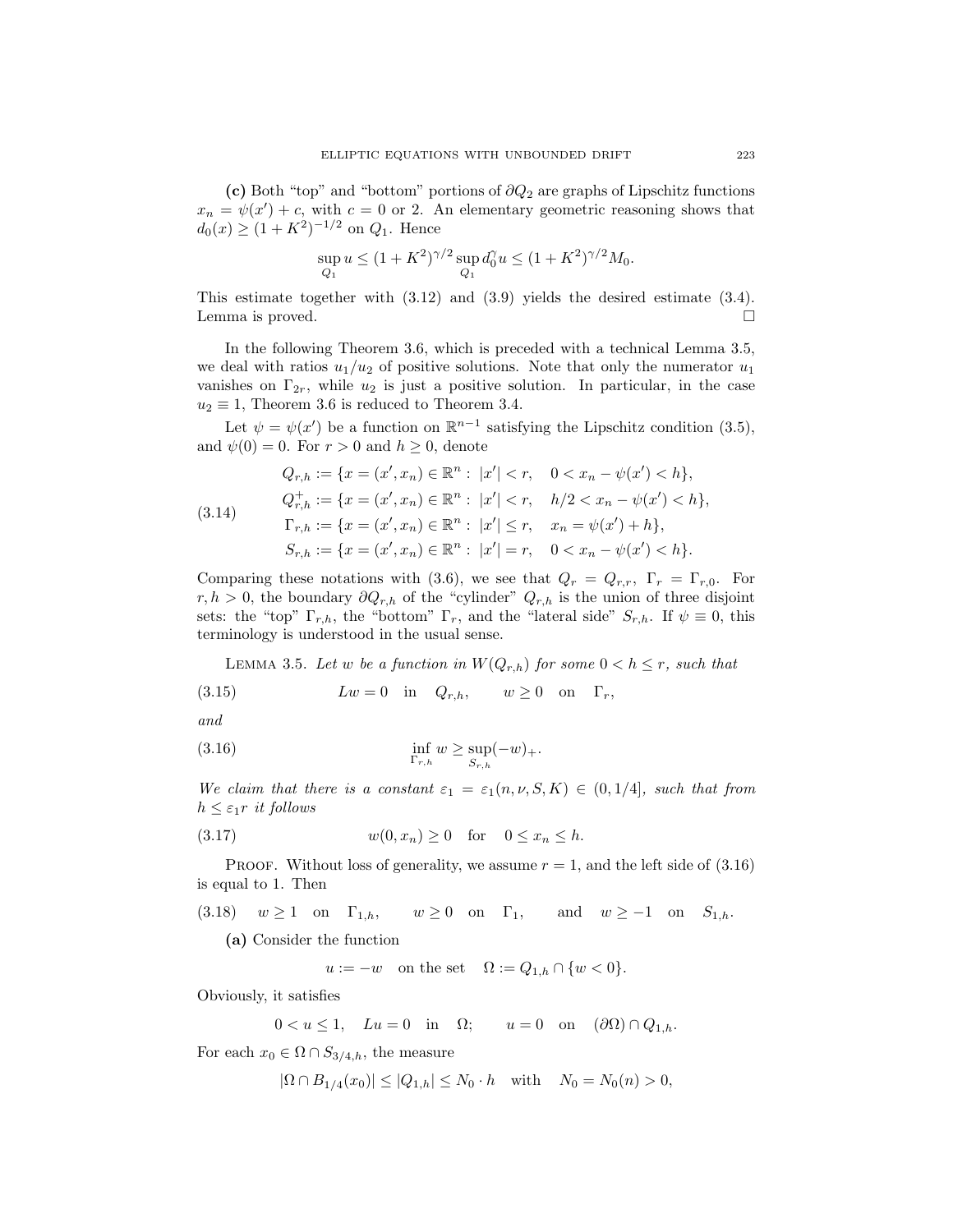#### 224 M. V. SAFONOV

so that we can apply Lemma 2.1 with  $x_0 \in \Omega \cap S_{3/4,h}$  and  $r = 1/8$  to the function  $u := -w$ . Since also  $u \leq 0$  on the remaining part of  $\partial Q_{3/4,h}$ , we obtain the estimate

$$
(3.19) \quad \sup_{Q_{3/4,h}} (-w)_+ = \sup_{S_{3/4,h}} (-w)_+ \leq \beta_1 = \beta_1(n,\nu,S,h) \to 0^+ \quad \text{as} \quad h \to 0^+.
$$

(b) Next, set  $w_1 := w + \beta_1$ . By the maximum principle, (3.18), and (3.19), it follows

$$
w_1 \geq 0, \quad Lw_1 = 0 \quad \text{in} \quad Q_{3/4,h}; \qquad w_1 \geq 0 \quad \text{on} \quad \Gamma_{3/4}, \quad w_1 \geq 1 \quad \text{on} \quad \Gamma_{3/4,h}.
$$

For an arbitrary  $x_0 = (x'_0, x_{0n}) \in \Gamma_{1/2,h}$  and  $\rho := (1 + K^2)^{-1/2} h/2$ , the intersection  $(\partial Q_{3/4,h}) \cap B_{2\rho}(x_0)$  lies in the set  $\Gamma_{3/4,h}$ , which is the graph of a Lipschitz function. Therefore, the measure  $|B_{\rho}(x_0) \setminus Q_{3/4,h}| \geq \mu \cdot |B_{\rho}|$  with a constant  $\mu = \mu(n, K) \in (0, 1)$ . Using Lemma 2.6 with  $Q_{3/4,h}, w_1, \rho$  in place of  $\Omega, v, r$  respectively, we get the estimate

$$
w_1 \ge \beta = \beta(n, \nu, S, K) > 0
$$
 on  $Q_{3/4,h} \cap B_{\rho}(x_0)$ .

Further, by Theorem 3.3, applied to the function  $w_1$  on the intersection  $Q_{3/4,h} \cap$  $\{|x'-x_0'| < \rho\}$ , it follows

$$
w_1(x_0 - t\mathbf{e_n}) \ge \beta_0 = \beta_0(n, \nu, S, K) > 0
$$
 for  $0 \le t \le \frac{h}{2}$ .

Since  $x_0$  is an arbitrary point in  $\Gamma_{1/2,h}$ , we get the estimate

(3.20) 
$$
w_1 \ge \beta_0 > 0 \quad \text{in} \quad Q_{1/2,h}^+.
$$

(c) It is important that the constant  $\beta_0$  in (3.20) does not depend on h. By virtue of (3.19), one can choose the constant  $\varepsilon_1 = \varepsilon_1(n, \nu, s, K) \in (0, 1/4]$  in such a way that from  $h \in (0, \varepsilon_1]$  it follows  $2\beta_1 \leq \beta_0$ . Then the estimates (3.20) and (3.19) imply

(3.21) 
$$
\inf_{Q_{1/2,h}^+} w = \inf_{Q_{1/2,h}^+} w_1 - \beta_1 \ge \beta_1 \ge \sup_{Q_{1/2,h}} (-w)_+.
$$

Note that  $\partial Q^+_{1/2,h}$  contains the set  $\Gamma_{1/2,h/2} = \Gamma_{r/2,h/2}$ , and  $Q_{1/2,h}$  contains  $S_{1/2,h/2} = S_{r/2,h/2}$ . Therefore

$$
\inf_{\Gamma_{r/2,h/2}} w \ge \sup_{S_{r/2,h/2}} (-w)_+.
$$

This simply means that the inequality  $(3.16)$  remains true with r, h being replaced by  $r/2$ ,  $h/2$ . Iterating this procedure, we can replace r, h by  $2^{-k}r$ ,  $2^{-k}h$  for  $k =$  $1, 2, \ldots$  Correspondingly, the first inequality in  $(3.21)$  implies

$$
w \ge 0
$$
 on  $Q_{2^{-k-1}r,2^{-k}h}^+$  for  $k = 0, 1, 2, ...$ ,

and  $(3.17)$  follows by continuity of w. Lemma is proved.

THEOREM 3.6 (Comparison theorem). Let  $\psi$  be a function on  $\mathbb{R}^{n-1}$  satisfying the Lipschitz condition (3.5),  $\psi(0) = 0$ , and let  $u_1$  and  $u_2$  be functions in  $W(Q_{3r}), r > 0$ , such that

(3.22) 
$$
u_{1,2} > 0
$$
,  $Lu_{1,2} = 0$  in  $Q_{3r}$ ; and  $u_1 = 0$  on  $\Gamma_{3r}$ .

Then

(3.23) 
$$
\sup_{Q_r} \frac{u_1}{u_2} \le N_4 \cdot \frac{u_1(0,r)}{u_2(0,r)}, \text{ where } N_4 = N_4(n,\nu,S,K) \ge 1.
$$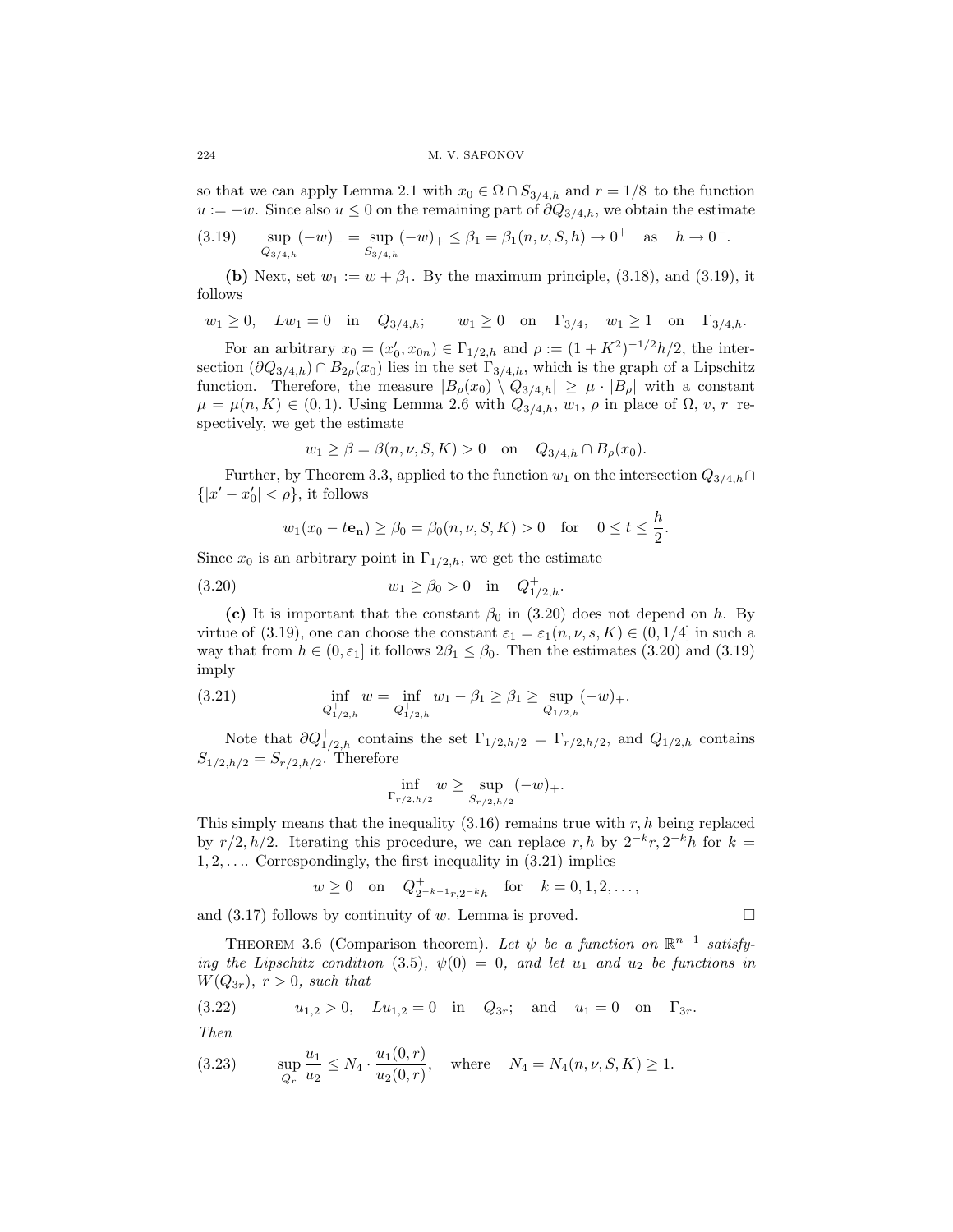PROOF. Multiplying  $u_{1,2}$  by appropriate constants if necessary, we can assume  $u_1(0,r) = u_2(0,r) = 1$ . By Theorem 3.4

$$
(3.24) \t\t\t u_1 \le N_3 \t\t in \tQ_r,
$$

where  $N_3 = N_3(n, \nu, S, K) \ge 1$  is the constant in this theorem. Then set  $h := \varepsilon_1 r$ , where  $\varepsilon_1 = \varepsilon_1(n, \nu, S, K) \in (0, 1)$  is the constant in the previous lemma. Applying the Harnack inequality, Theorem 3.3, to the function  $u_2$ , we obtain

(3.25) 
$$
u_2 \ge c_0 = c_0(n, \nu, S, K) > 0
$$
 on  $Q_r \setminus Q_{r,h}$ .

Finally, we set

$$
N_4 := 2N_3/c_0
$$
, and  $w := N_4u_2 - u_1$ .

Then

$$
w \ge N_4c_0 - N_3 \ge N_3
$$
 on  $Q_r \setminus Q_{r,h}$ , and  $-w \le u_1 \le N_3$  in  $Q_r$ .

Therefore, the function  $w$  satisfies all the assumption of the previous lemma, which implies  $w(0, x_n) \geq 0$  for  $0 \leq x_n \leq r$ .

This construction remains valid if we move the origin  $0 \in \mathbb{R}^n$  to any point  $y = (y', y_n) \in \Gamma_r$ . Under this translation, the set  $Q_{2r}$  will be replaced by

$$
Q_{2r}(y) := \{ x = (x', x_n) \in \mathbb{R}^n : |x' - y'| < 2r, \ \ 0 < x_n - \psi(x') < 2r \},
$$

which is a subset of  $Q_{3r}$ . As a result, we have  $w \ge 0$ , or equivalently,  $u_1/u_2 \le N_4$ , on the whole set  $Q_1$ . Theorem is proved.

COROLLARY 3.7. Let  $u_1$  and  $u_2$  be functions in  $W(Q_{3r}), r > 0$ , satisfying  $(3.22)$ , and in addition,  $u_2 = 0$  on  $\Gamma_{3r}$ . Then

(3.26) 
$$
\sup_{Q_r} \frac{u_1}{u_2} \leq N_4^2 \cdot \inf_{Q_r} \frac{u_1}{u_2},
$$

where  $N_4 = N_4(n, \nu, S, K) \geq 1$  is the constant in (3.23).

PROOF. Since both functions  $u_1$  and  $u_2$  vanish on  $\Gamma_{3r}$ , we can interchange  $u_1$ and  $u_2$  in (3.23), so that

$$
\left(\inf_{Q_r} \frac{u_1}{u_2}\right)^{-1} = \sup_{Q_r} \frac{u_2}{u_1} \le N_4 \cdot \frac{u_2(0,r)}{u_1(0,r)}.
$$

Multiplying both sides of this inequality by the corresponding sides of (3.23), we get the desired estimate  $(3.26)$ .

#### 4. Boundary Hopf-Oleinik estimates

In a particular case  $\psi \equiv 0$  and  $b \equiv 0$ , the function  $u_2(x) = u_2(x', x_n) := x_n$ satisfies  $Lu = 0$  and vanishes on the  $\{x_n = 0\}$ . In this case  $Q_r := \{|x'| < r, 0$  $x_n < r$ , and the estimate (3.26) provides both upper and lower bounds for the ratio  $u_1(x)/x_n$  near the origin in  $\mathbb{R}^n$ . In 1952, the lower bounds of such kind for solutions of uniformly elliptic equations  $Lu = 0$  with  $|\mathbf{b}| \in L^{\infty}$  were independently obtained by E. Hopf [H52] and O.A. Oleinik [O52]. They considered domains  $\Omega$  satisfying the *interior sphere condition* at a point  $y_0 \in \partial\Omega$ , i.e. there exists a ball  $B_r(x_0) \subset \Omega$ such that  $(\partial\Omega) \cap \partial B_r(x_0) = \{y_0\}$ . The Hopf-Oleinik estimates state that for any function  $u \in C^2(\Omega) \cap C(\overline{\Omega})$  satisfying  $u > 0$ ,  $Lu \leq 0$  in  $\Omega$ , and  $u(y_0) = 0$ , and any vector  $\mathbf{v} \in \mathbb{R}^n$  such that  $(\mathbf{v}, x_0 - y_0) > 0$ , we have  $t^{-1}u(y_0 + t\mathbf{v}) \ge \text{const} > 0$  for small  $t > 0$ . See the books by M.H. Protter and H.F. Weinberger [PW67], and by D. Gilbarg and N.S. Trudinger [GT83], for further references on this subject.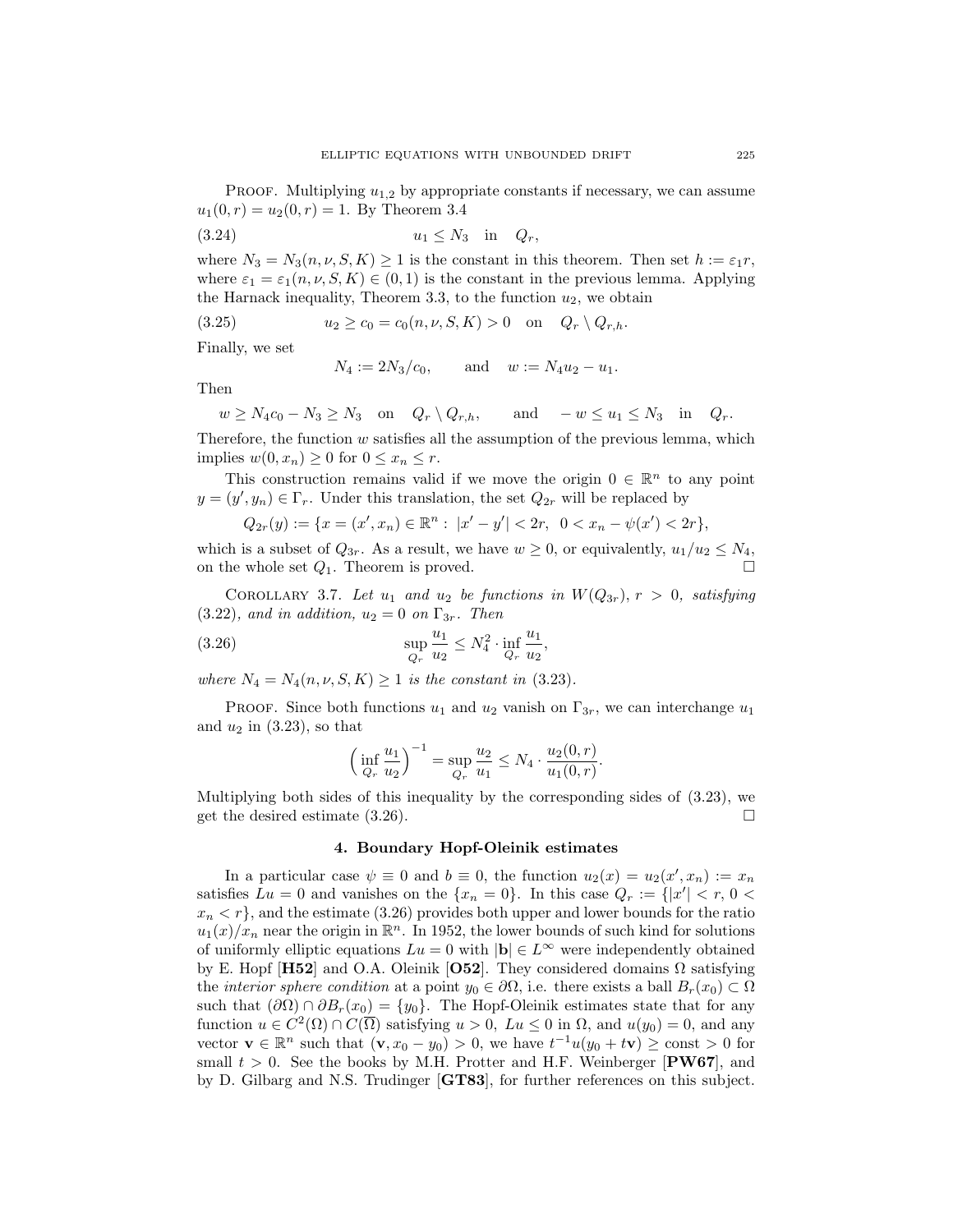Here we only mention that in a majority of sources, such kind of estimates are obtained by means of more or less standard barrier technique, which requires the boundedness (at least locally) of coefficients.

Our approach uses special iterations based on Theorem 1.1 and Lemma 2.1. It allows us to derive a Hopf-Oleinik type estimate in the case  $|\mathbf{b}| \in L^q, q > n$ . On the other hand, this estimate fails if  $|\mathbf{b}| \in L^n$ , as the following example shows.

Example 4.1. Consider the functions

$$
u_1(x) := \frac{x_n}{|\ln |x||}
$$
 and  $u_2(x) := x_n \cdot |\ln |x||$ 

in the cylinder  $Q := \{x = (x', x_n) \in \mathbb{R}^n : |x'| < 1/2, 0 < x_n < 1/2\}$ , extended as  $u_1 = u_2 = 0$  on  $(\partial Q) \cap \{x_n = 0\}$ . Each of these two functions can be considered as a positive solution to the equation

$$
\Delta u + (b, Du) := \Delta u + b_i D_i u = 0 \quad \text{in} \quad Q,
$$

where the vector function  $b := -\Delta u \cdot |Du|^{-2}Du$  satisfies

$$
|\mathbf{b}| = \frac{|\Delta u|}{|Du|} \le \frac{\text{const}}{|x| \cdot |\ln |x||} \in L^n(Q) \quad \text{for} \quad n \ge 2.
$$

However, in any neighborhood of  $0 \in \mathbb{R}^n$ ,  $\inf(u_1/x_n) = 0$  and  $\sup(u_2/x_n) = \infty$ .

In fact, if  $|\mathbf{b}| \in L^q$  with  $q > n$ , then any positive solution of the equation  $Lu = 0$  in  $Q_{2r}$  vanishing on  $\Gamma_{2r}$  (we follow notations (3.6) with  $\psi \equiv 0$ ) satisfies a two-sided estimate

(4.1) 
$$
0 < \inf_{Q_r} \frac{u}{x_n} \leq \sup_{Q_r} \frac{u}{x_n} < \infty.
$$

Here both the upper estimate  $\sup(u/x_n) < \infty$ , and the lower estimate  $\inf(u/x_n) > 0$ are contained the in paper by O.A. Ladyzhenskaya and N.N. Ural'tseva [LU88], Lemmas 2.3 and 4.4 correspondingly). In Theorem 4.3 below, the lower bound is extended to a bit more general case  $|\mathbf{b}| \in L^n$ ,  $b_n \in L^q$  with  $q > n$ . The upper estimate can be obtained similarly, with some simplifications. The following lemma helps to reduce the proofs of such kind of results to the case when the coefficients of  $L$  are smooth.

LEMMA 4.2 (Approximation lemma). Let  $\Omega$  be a bounded open set in  $\mathbb{R}^n$  satisfying an interior cone condition, i.e. there a constants  $K > 0$  and  $r_0 > 0$  such that for each  $y \in \partial \Omega$ , there is a Cartesian coordinate system centered at the point  $y = 0$ , such that the cone

(4.2) 
$$
C := \{x = (x', x_n) \in \mathbb{R}^n : K \cdot |x'| < x_n < K r_0\} \subset \Omega^c := \mathbb{R}^n \setminus \Omega.
$$

Let u be a function in  $W^{2,n}(\Omega) \cap C(\overline{\Omega})$  satisfying the inequality

(4.3) 
$$
Lu := a_{ij}D_{ij}u + b_iD_iu \leq f \quad \text{in} \quad \Omega,
$$

where  $a_{ij}$  satisfy  $(1.2)$ ,  $|\mathbf{b}| \in L^n(\Omega)$ ,  $f \in L^n(\Omega)$ .

We claim that there are approximations of functions  $a_{ij}, b_i, f$  by functions  $a_{ij}^{\varepsilon}, b_i^{\varepsilon}, f^{\varepsilon} \in C^{\infty}(\overline{\Omega}), \varepsilon > 0$ , such that  $a_{ij}^{\varepsilon}$  satisfy  $(1.2)$ ,

(4.4) 
$$
a_{ij}^{\varepsilon} \to a_{ij}
$$
 a.e. in  $\Omega$ ;  $b_i^{\varepsilon} \to b_i$ ,  $f^{\varepsilon} \to f$  in  $L^n(\Omega)$ 

as  $\varepsilon \to 0^+$ , and solutions  $u^{\varepsilon} \in C^{\infty}(\Omega) \cap C(\overline{\Omega})$  of the Dirichlet problems

(4.5)  $L^{\varepsilon}u^{\varepsilon} := a_{ij}^{\varepsilon}D_{ij}u^{\varepsilon} + b_{i}^{\varepsilon}D_{i}^{\varepsilon}u = f^{\varepsilon} \text{ in } \Omega, \quad u^{\varepsilon} = u \text{ on } \partial\Omega,$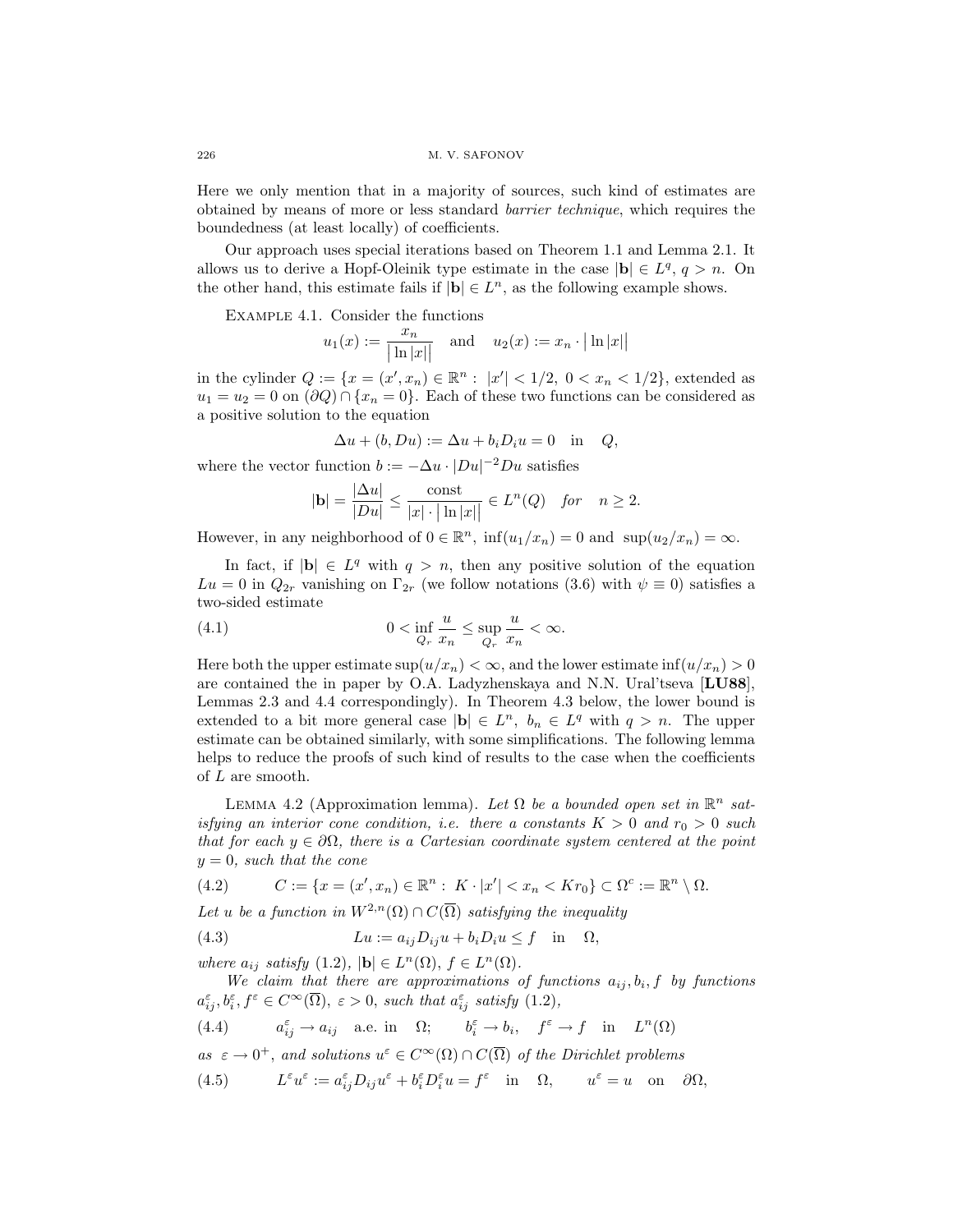satisfy  
(4.6) 
$$
\sup_{\Omega}(u^{\varepsilon} - u) \to 0
$$
 as  $\varepsilon \to 0^{+}$ .

The solvability of the problems (4.5) in Lipschitz domains for equations with smooth, or even Hölder or just continuous, coefficients is well known; see e.g.  $[M67]$ , Theorem 3.

PROOF. (a) We first consider the case  $|\mathbf{b}| \in L^{\infty}(\Omega)$ . The coefficients  $a_{ij}$  are defined on the whole space  $\mathbb{R}^n$ , and also  $b_i, f$  can be extended from  $\Omega$  to  $\mathbb{R}^n$  by setting  $b_i, f \equiv 0$  on  $\mathbb{R}^n \setminus \Omega$ . One can approximate  $a_{ij}, b_i, f$  by convolutions  $a_{ij}^{\varepsilon} :=$  $a_{ij} * \eta^{\varepsilon}, b_i^{\varepsilon} := b_i * \eta^{\varepsilon}, f^{\varepsilon} := f * \eta^{\varepsilon}$  with standard kernels  $\eta^{\varepsilon}, \varepsilon > 0$ , satisfying

$$
0 \le \eta^{\varepsilon} \in C^{\infty}(\mathbb{R}^n)
$$
,  $\eta^{\varepsilon} \equiv 0$  on  $\mathbb{R}^n \setminus B_{\varepsilon}$ , and  $\int_{\mathbb{R}^n} \eta^{\varepsilon}(x) dx = 1$ .

Then  $a_{ij}^{\varepsilon}, b_i^{\varepsilon}, f^{\varepsilon} \in C^{\infty}(\mathbb{R}^n)$ ,  $a_{ij}^{\varepsilon}$  satisfy (1.2), and

(4.7) 
$$
a_{ij}^{\varepsilon} \to a_{ij}, \quad b_i^{\varepsilon} \to b_i \quad \text{as} \quad \varepsilon \to 0^+ \quad \text{a.e. in} \quad \Omega.
$$

This convergence follows from the properties of the Lebesgue sets (see [St70], Sec. I.1.8). Moreover,  $f^{\varepsilon} \to f$  in  $L^{n}(\mathbb{R}^{n})$  as  $\varepsilon \to 0^{+}$  (see [**GT83**], Sec. 7.2). Having in mind the application of Theorem 1.1 to  $u^{\varepsilon} - u$ , we need to estimate from below the functions

$$
L^\varepsilon(u^\varepsilon-u)=L^\varepsilon u^\varepsilon-Lu+(L-L^\varepsilon)u\geq F^\varepsilon:=f^\varepsilon-f+(L-L^\varepsilon)u.
$$

We have

$$
(L - L^{\varepsilon})u := (a_{ij} - a_{ij}^{\varepsilon})D_{ij}u + (b_i - b_i^{\varepsilon})D_i u \to 0 \quad \text{in} \quad L^n(\Omega) \quad \text{as} \quad \varepsilon \to 0^+.
$$

(Here we use our additional assumption  $b_i \in L^{\infty}$ ). By Theorem 1.1, from the property (4.7) it follows:

$$
\sup_{\Omega} (u^{\varepsilon} - u) \le N \cdot ||F^{\varepsilon}||_{n,\Omega} \to 0 \quad \text{as} \quad \varepsilon \to 0^{+}.
$$

(b) In the general case  $|\mathbf{b}| \in L^n(\Omega)$ , fix a small constant  $\delta > 0$ , and choose an open subset  $\Omega_{\delta} \subset \Omega$ , such that  $|\mathbf{b}| \in L^{\infty}(\Omega \setminus \overline{\Omega_{\delta}})$ , and the norms in  $L^{n}(\Omega_{\delta}),$ 

 $||a_{ij}D_{ij}u||_{n,\Omega_\delta}, \quad ||b_i||_{n,\Omega_\delta}, \quad ||f||_{n,\Omega_\delta} \leq \delta.$ 

Define the functions  $b_i, f$  as follows

$$
\overline{b_i} \equiv 0
$$
,  $\overline{f} := a_{ij} D_{ij} u$  on  $\Omega_{\delta}$ ,  $\overline{b_i} \equiv b_i$ ,  $\overline{f} \equiv f$  on  $\Omega \setminus \Omega_{\delta}$ .

The inequality (4.3) remains valid with the modified  $b_i$  and  $f$ :

$$
\overline{L}u := a_{ij}D_{ij}u + \overline{b_i}D_iu \le \overline{f}.
$$

By the choice of  $\Omega_{\delta}$ , we also have

$$
(4.8)\qquad ||\overline{b_i} - b_i||_{n,\Omega} = ||b_i||_{n,\Omega_\delta} \le \delta, \qquad ||\overline{f} - f||_{n,\Omega} = ||a_{ij}D_{ij}u - f||_{n,\Omega_\delta} \le 2\delta.
$$

Since  $\overline{b_i} \in L^{\infty}$ , we can apply the argument in (a) correspondingly with

$$
b^{\delta,\varepsilon}_i:=\overline{b_i}*\eta^\varepsilon,\ f^{\delta,\varepsilon}:=\overline{f}*\eta^\varepsilon,\ u^{\delta,\varepsilon},\quad\text{in place of}\quad b_i^\varepsilon,\ ,f^\varepsilon,\ u^\varepsilon.
$$

One can go through this construction for each  $\delta_k := 2^{-k}, k = 1, 2, \dots$  Therefore, there is a sequence  $\varepsilon_k \searrow 0$  such that

$$
||b_i^{\delta_k,\varepsilon}-\overline{b_i}||_{n,\Omega} \le \delta_k, \quad ||f^{\delta_k,\varepsilon}-\overline{f}||_{n,\Omega} \le \delta_k; \quad \text{and} \quad \sup_{\Omega}(u^{\delta_k,\varepsilon}-u) \le \delta_k
$$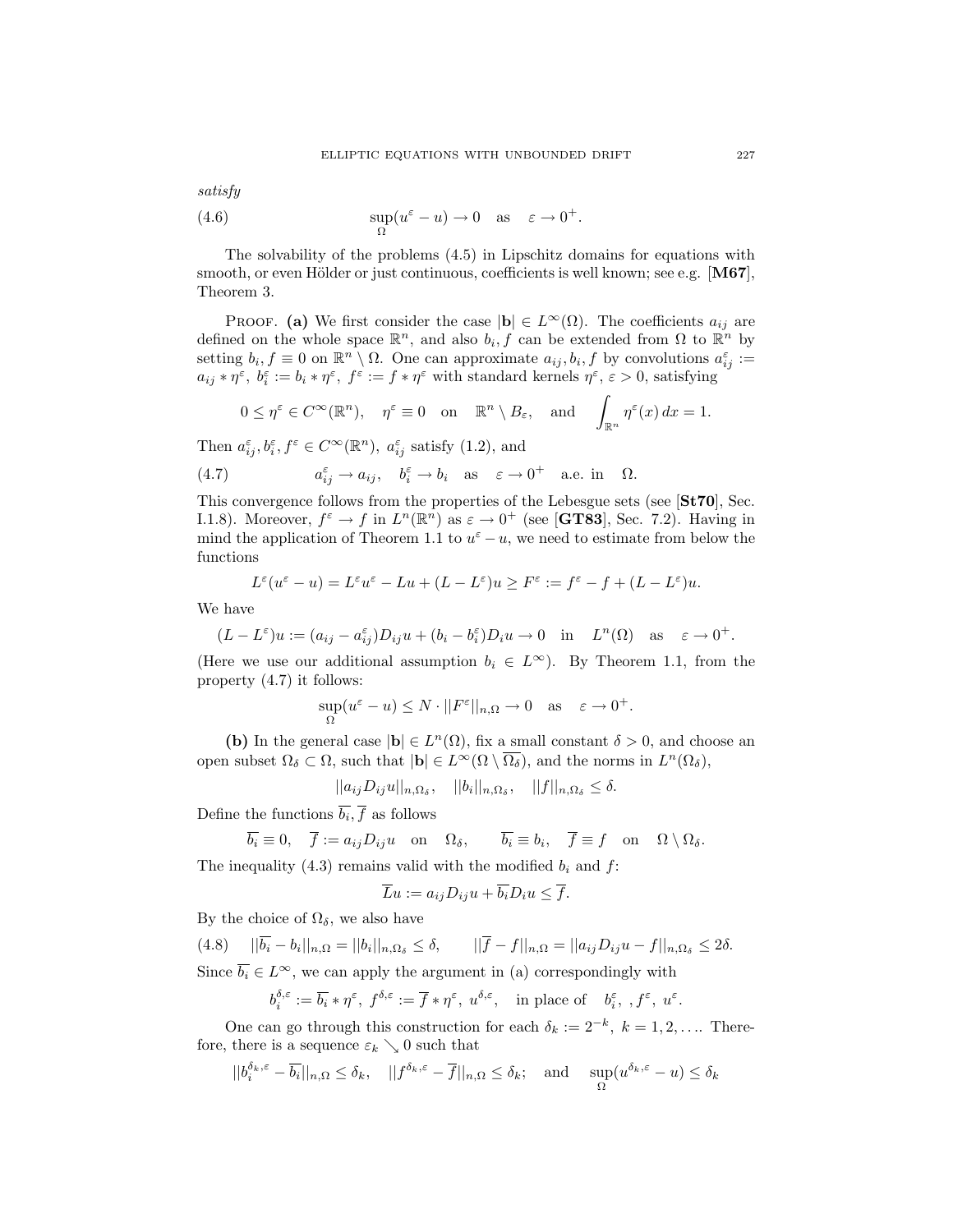for all  $\varepsilon \in (0, \varepsilon_k]$ . Here  $\overline{b_i}$  and  $\overline{f}$  are defined above for  $\delta = \delta_k$ . Together with (4.8), the first two of these inequalities imply

$$
||b_i^{\delta_k,\varepsilon} - b_i||_{n,\Omega} \le 2\delta_k, \quad ||f^{\delta_k,\varepsilon} - f||_{n,\Omega} \le 3\delta_k.
$$

Finally, for each  $\varepsilon > 0$ , we take  $a_{ij}^{\varepsilon} := a_{ij} * \eta^{\varepsilon}$ , as in the part (a), and define  $b_i^{\varepsilon}, f^{\varepsilon}$  in two steps: (i) find k from the relations  $\varepsilon_{k+1} < \varepsilon \leq \varepsilon_k$ ; then (ii) take  $b_i^{\varepsilon} := b_i^{\delta_k, \varepsilon}, \ f^{\varepsilon} := f^{\delta_k, \varepsilon}.$  This choice of  $a_{ij}^{\varepsilon}, b_i^{\varepsilon}, f^{\varepsilon}$  satisfies all the requirements of our lemma. Lemma is proved.

THEOREM 4.3. Let  $\Omega$  be an open set in  $\mathbb{R}^n$ , and let u be a function in  $W(\Omega)$ satisfying  $u > 0$  and  $Lu = 0$  in  $\Omega$ . Let  $y_0 \in \partial \Omega$  and  $r > 0$  be such that in a Cartesian coordinate system centered at  $y_0 = 0$ , the cylinder

$$
(4.9) \qquad Q_{2r} := B'_{2r} \times (0, 2r) = \{x = (x', x_n) \in \mathbb{R}^n : |x'| < 2r, \ \ 0 < x_n < 2r\}
$$

is contained in  $\Omega$ , and  $u(0) = 0$ . Suppose that

(4.10) 
$$
S := \int_{Q_{2r}} |\mathbf{b}|^n dx < \infty, \quad \text{and} \quad S_1 := r^{q-n} \int_{Q_{2r}} |b_n|^q dx < \infty,
$$

where  $q = \text{const} > n$ . Then

(4.11) 
$$
x_n^{-1}u(0, x_n) \ge c_1 \cdot r^{-1}u(0, r) \text{ for } 0 < x_n \le r,
$$

where  $c_1 = c_1(n, \nu, S, S_1, q) \in (0, 1].$ 

Remark 4.4. This theorem provides a Hopf-Oleinik type estimate for equations with  $|\mathbf{b}| \in L^q$ ,  $q > n$ . One can modify this formulation in different directions.

(i) One can replace the condition  $Q_{2r} \subset \Omega$  with  $y_0 \in (\partial Q_{2r}) \cap (\partial \Omega)$  by the interior sphere condition  $B_r \subset \Omega$  with  $y_0 \in (\partial B_r) \cap (\partial \Omega)$ , in both cases  $u(y_0) = 0$ . One case is reduced to another by an appropriate  $C<sup>2</sup>$ -transformation of coordinates.

(ii) Using Lemma 4.2, and the comparison principle, one can replace the equality  $Lu = 0$  in  $\Omega$  by the inequality  $Lu \leq 0$  in  $\Omega$ .

(iii) By the interior Harnack inequality, from (4.11) it follows that for any vector  $\mathbf{v} = (v_1, \ldots, v_n) \in \mathbb{R}^n$  such that  $v_n > 0$ , we have  $t^{-1}u(t\mathbf{v}) \ge \text{const} > 0$  for small  $t > 0$ .

PROOF OF THEOREM 4.3. All the quantities in the above formulation are invariant with respect to transformations  $x \to \text{const} \cdot x$  and  $u \to \text{const} \cdot u$ . Without loss of generality, we assume  $r = 1$  and  $u(0, 1) = 1$ . By the previous lemma,  $u \geq \limsup u^{\varepsilon}$ , where  $u^{\varepsilon}$  are solutions to the Dirichlet problem (4.5) with coeffi- $\varepsilon \rightarrow 0^+$ 

cients  $a_{ij}^{\varepsilon}, b_i^{\varepsilon} \in C^{\infty}(\overline{\Omega})$ , and  $f^{\varepsilon} \equiv 0$ . Therefore, we can also assume  $a_{ij}, b_i \in C^{\infty}(\overline{\Omega})$ . Set  $\delta := 1 - n/q \in (0, 1), \ \alpha := \delta/2$ , and for  $k = 1, 2, \dots, r_k := 2^{-k}, \ h_k := r_k^{1+\alpha}$ ,

$$
\Omega_k:=Q_{r_k}:=B'_{r_k}\times (0,r_k),\quad \Omega_k^+:=\Omega_k\cap \{x_n>h_k\},\quad \Omega_k^-:=\Omega_k\cap \{x_n
$$

By the Harnack inequality, the quantities

(4.12) 
$$
m_k := \inf_{\Omega_k^+} x_n^{-1} u > 0, \quad k = 1, 2, \dots,
$$

are estimated from below by a positive constants depending on the prescribed quantities and  $k$ . Our goal is to eliminate the dependence on  $k$ . From the definition of  $m_k$  it follows

$$
v_k := m_k x_n - u \le 0 \quad \text{on} \quad \overline{\Omega_k} \cap (\{x_n = 0\} \cup \{x_n = h_k\}).
$$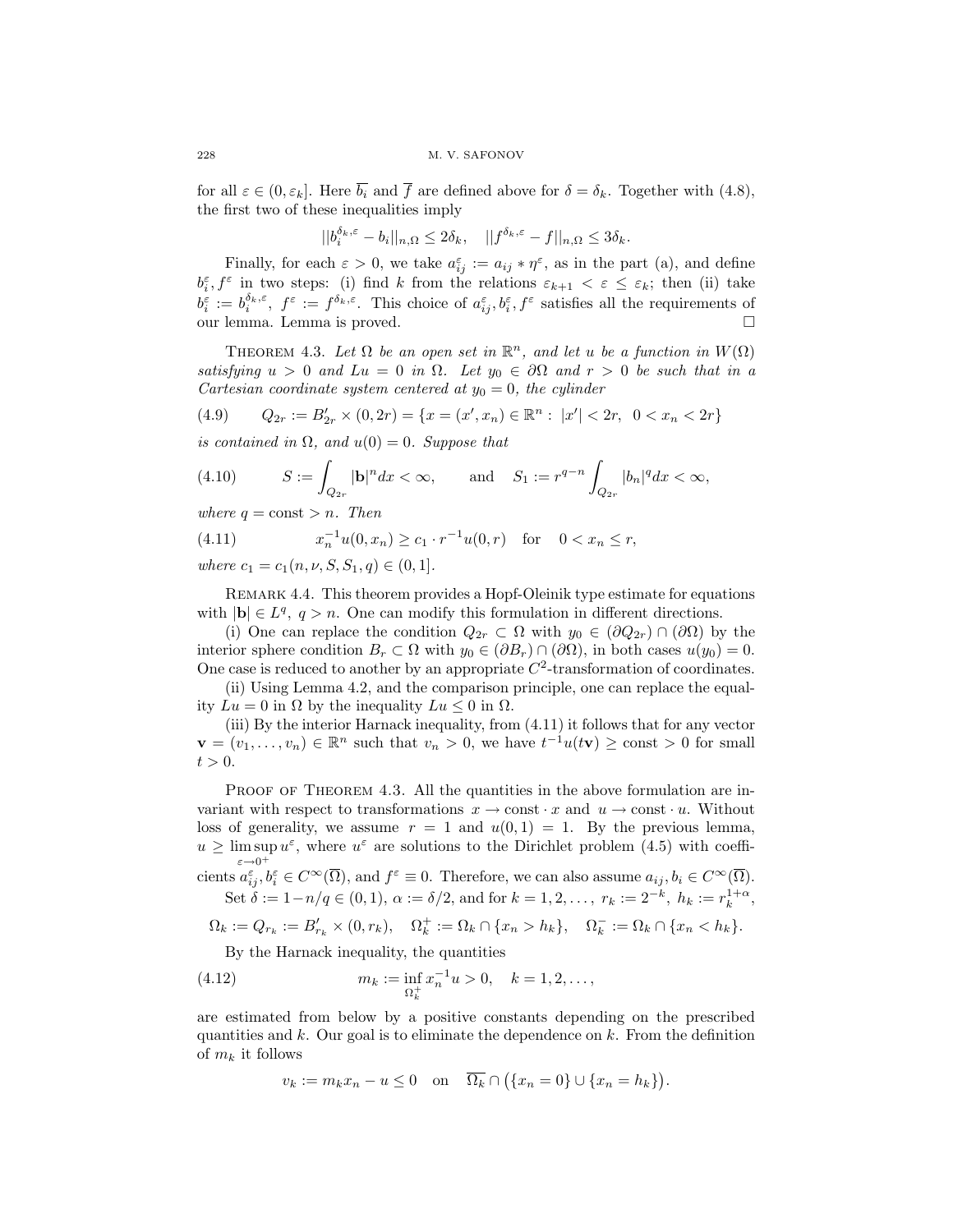We can "split"  $v_k$  into two functions:  $v_k = w_k + z_k$  on  $\Omega_k^-$ , where  $w_k$  and  $z_k$ are solutions of the problems

(4.13) 
$$
Lw_k = Lv_k = m_k b_n \text{ in } \Omega_k^-, \qquad w_k = 0 \text{ on } \partial \Omega_k^+;
$$

$$
Lz_k = 0 \text{ in } \Omega_k^-, \qquad z_k = v_k \text{ on } \partial \Omega_k^-.
$$

These problems have classical solutions because of our smoothness assumptions on the coefficients  $a_{ij}, b_i$ . By Theorem 1.1,

$$
\sup_{\Omega_k^-} w_k \leq N r_k m_k \cdot ||b_n||_{n, \Omega_k^-} \quad \text{with} \quad N = N(n, \nu, S).
$$

The last factor is estimated by Hölder's inequality  $(1/n = 1/q + 1/p)$ :

$$
||b_n||_{n,\Omega_k^-} \le ||b_n||_{q,\Omega_k^-} \cdot ||1||_{p,\Omega_k^-} \le N S_1^{1/q} r_k^{n/p}, \qquad N = N(n).
$$

Since  $n/p = 1 - n/q = \delta > 0$ , we get

(4.14) 
$$
w_k \leq N r_k^{1+\delta} m_k \quad \text{in} \quad \Omega_k^-.
$$

Here and in the rest of the proof, N denotes different constants depending only on  $n, \nu, S, S_1, q$ . Our next step is to evaluate, for  $0 < \rho \leq r_k$  and fixed k,

$$
M(\rho) := \sup_{D(\rho)} (z_k)_+, \quad \text{where} \quad D(\rho) := B'_{\rho} \times (0, h_k).
$$

Consider the case  $M(\rho) > 0$ , and  $0 < \rho \leq r_k - h_k$ . Since  $z_k = v_k \leq 0$  on  ${x_n = 0}$  ∪  ${x_n = h_k}$ , by the maximum principle, the value  $M(\rho)$  is attained by  $z_k$  on the lateral side of  $D(\rho)$ :

$$
M(\rho) = z_k(x(\rho)) = z_k(x'(\rho), x_n(\rho)),
$$
 where  $|x'(\rho)| = \rho, 0 \le x_n(\rho) \le h_k.$ 

In a subcase  $0 \leq x_n(\rho) \leq h_k/2$ , one can apply Lemma 2.5 to the function  $z_k$  with  $\Omega := \Omega_k^- \cap \{z_k > 0\}, \ x_0 := (x'(\rho), 0), \text{ and } r := h_k/2.$  Obviously, the measure condition (2.15) holds true with  $\mu_2 = 1/2$ . From this lemma and the maximum principle, it follows

$$
M(\rho) = z_k(x(\rho)) \le \sup_{\Omega \cap B_{h_k/2}(x_0)} z_k \le \beta \cdot \sup_{\Omega \cap B_{h_k}(x_0)} z_k \le \beta \cdot M(\rho + h_k),
$$

where  $\beta = \beta(n, \nu, S) \in (0, 1)$ . If  $h_k/2 \leq x_n \leq h_k$ , then these inequalities remain valid with  $x_0 := (x'(\rho), h_k)$ .

Let k be large enough, so that the integer part  $j := [r_{k+1}/h_k] = [2^{k\alpha-1}] \ge 1$ . Then  $r_{k+1} + jh_k \leq 2r_{k+1} = r_k$ , and iterating the previous estimate, we get

 $M(r_{k+1}) \leq \beta \cdot M(r_{k+1} + h_k) \leq \ldots \leq \beta^j \cdot M(r_{k+1} + jh_k) \leq \beta^j M(r_k) \leq \beta^j m_k h_k.$ 

Here

$$
\beta^j \le \beta^{-1} \cdot \beta^{2^{k\alpha - 1}} = \beta^{-1} \cdot \exp\left(-c r_k^{-\alpha}\right), \quad \text{where} \quad c := -(\ln \beta)/2 > 0.
$$

This estimate together with (4.14) yield the estimate for  $m_k x_n - u =: v_k = w_k + z_k$ :

(4.15) 
$$
m_k x_n - u \le N \cdot \left( r_k^{1+\delta} + \exp\left( -c r_k^{-\alpha} \right) \right) \cdot m_k \quad \text{in} \quad D(r_{k+1}).
$$

From the definition (4.12) of  $m_k$  it follows that if  $m_k > m_{k+1}$ , then

(4.16) 
$$
m_{k+1} = \inf_{\Delta_k} x_n^{-1} u, \text{ where } \Delta_k := \left( \Omega_{k+1}^+ \setminus \overline{\Omega_k^+} \right) \subset D(r_{k+1}),
$$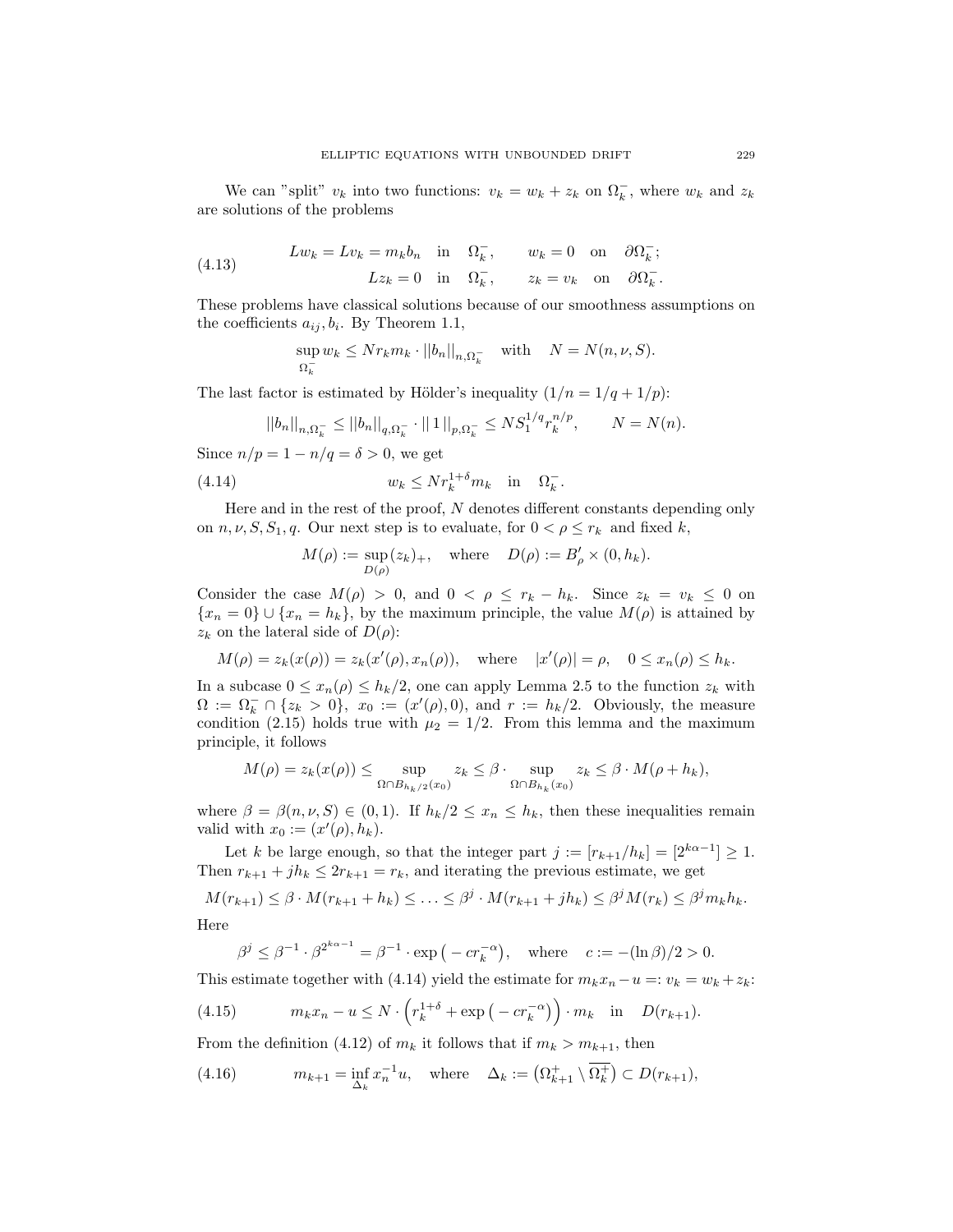Since  $x_n \geq h_{k+1} = r_{k+1}^{1+\alpha} = 2^{-1-\alpha} r_k^{1+\alpha}$ , and  $\delta = 2\alpha$ , the properties (4.15) and (4.16) imply

$$
m_k - m_{k+1} \le N \cdot \left( r_k^{\alpha} + r_k^{-1-\alpha} \exp\left( -c r_k^{-\alpha} \right) \right) \cdot m_k.
$$

We proved the last inequality in the case  $m_k > m_{k+1}$ . In the opposite case  $m_k \leq$  $m_{k+1}$  it is obvious, so this inequality holds true without any restrictions.

Since the exponential term converges to 0 as  $k \to \infty$  faster than any positive power of  $r_k$ , there are large natural numbers  $k_0$  and  $N_0$ , depending only on  $n, \nu, S, S_1, q$ , such that

$$
m_k - m_{k+1} \leq N_0 r_k^{\alpha} m_k
$$
, and  $N_0 r_k^{\alpha} \leq 1/2$  for all  $k \geq k_0$ .

From  $m_{k+1} \ge (1 - N_0 r_k^{\alpha}) m_k$ , together with an elementary inequality  $\ln(1-t) \ge -2t$ for  $0 \le t \le 1/2$ , we obtain

$$
\ln m_{k+1} - \ln m_k \ge \ln (1 - N_0 r_k^{\alpha}) \ge -2N_0 r_k^{\alpha}, \qquad k \ge k_0.
$$

For any integer  $k_1 > k_0$ ,

$$
\ln m_{k_1} - \ln m_{k_0} = \sum_{k=k_0}^{k_1-1} \left( \ln m_{k+1} - \ln m_k \right) \ge -2N_0 \sum_{k=k_0}^{\infty} r_k^{\alpha} =: N_1.
$$

This implies the estimate

$$
m_k \ge c_0 = c_0(n, \nu, S, S_1, q) > 0
$$
 for all  $k > k_0$ .

In particular,  $x_n^{-1}u(0, x_n) \ge c_0$  for all  $x_n \in (0, r_{k_0+1})$ . By the Harnack inequality, this estimate holds true for  $x_n \ge r_{k_0+1}$  as well, possibly with a different constant, because  $k_0$  depends only on the prescribed quantities. This proves the desired estimate  $(4.11)$ .

REMARK 4.5. In our recent paper [S08], the Oleinik-Hopf type estimate (4.11) was extended to the case when  $Q_r$  is represented in the form (3.6) with

(4.17) 
$$
\psi(x') := \psi_0(|x'|)
$$
, where  $\psi_0 \ge 0$ ,  $\psi'_0 \ge 0$ , and  $\int_0^1 t^{-2} \psi(t) dt < \infty$ .

This condition is sharp in a sense that if the integral in (4.17) diverges, then (4.11) fails. However, in [S08] we assumed  $b_i \equiv 0$ . In the present paper, we impose the "complementary" conditions  $\psi \equiv 0$ , and  $|\mathbf{b}| \in L^q$ ,  $q > n$ . In our forthcoming work, we plan to combine the results and techniques of these two papers in order to cover the general case:  $\psi$  satisfying (4.17), and  $|\mathbf{b}| \in L^q$ ,  $q > n$ .

Acknowledgements. The author is thankful to Nicolai V. Krylov for stimulating conversations. A part of this paper was completed during June 2009, when the author took part in the INdAM intensive period in Milan, Italy, organized by Ugo Gianazza, Sandro Salsa, and Vincento Vespri. The author thanks the organizers for invitation and useful discussions. Special thanks are due to Nina N. Ural'tseva, who raised some open problems which motivated the whole research related to this paper. Finally, the author wishes to thank the referee for corrections and valuable advices .